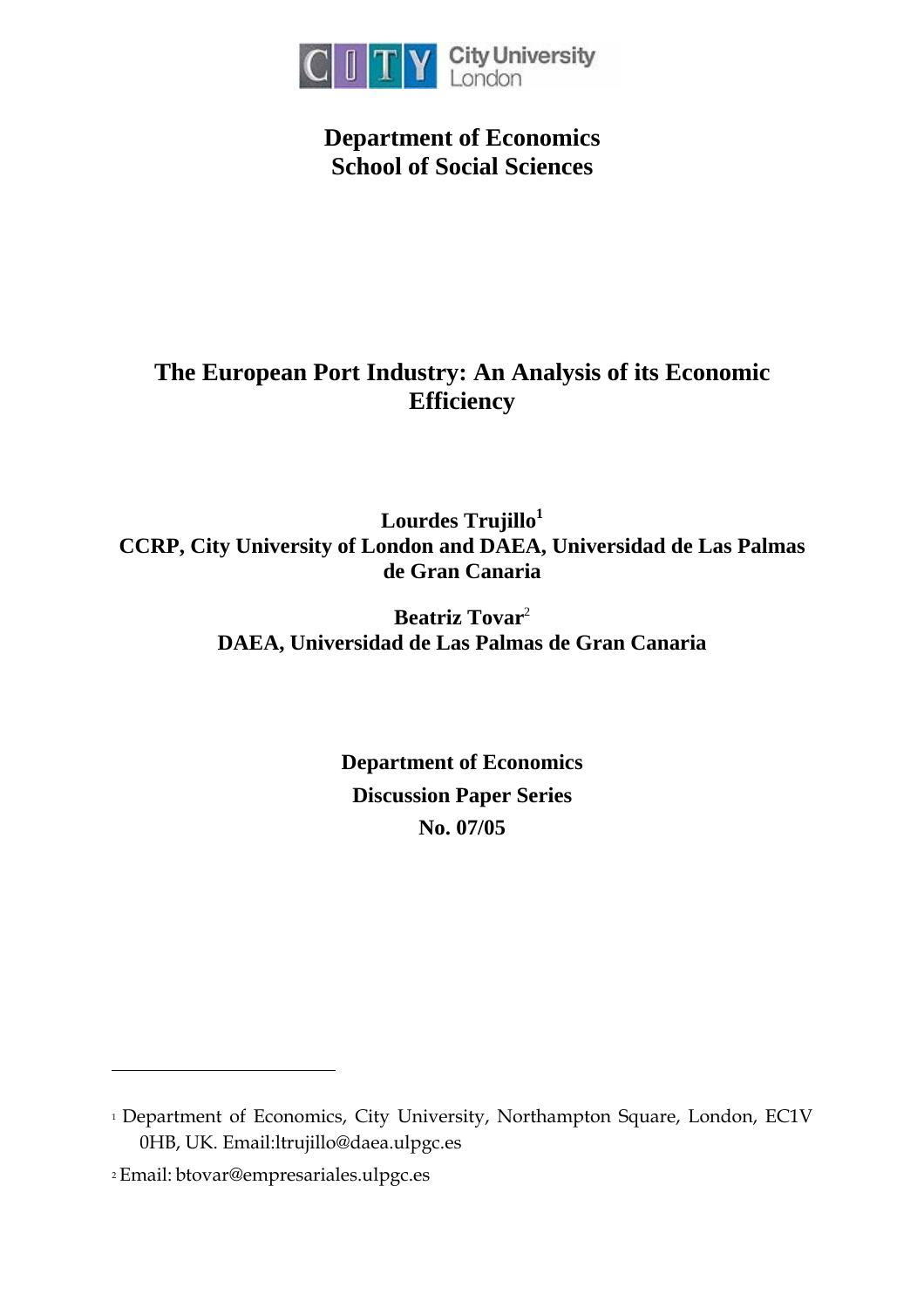## **THE EUROPEAN PORT INDUSTRY:**

## **AN ANALYSIS OF ITS ECONOMIC EFFICIENCY**

Lourdes Trujillo<sup>\*</sup> DAEA, Universidad de Las Palmas de Gran Canaria CCRP, City University of London

Beatriz Tovar DAEA, Universidad de Las Palmas de Gran Canaria

## **Abstract**

Because of their critical strategic role, ports have all traditionally been subject to some form of government control even if the legal form and the intensity of this control have varied across countries. The member countries of the European Union have not been different from the rest of the world in this respect. A significant difference however is the recurrent effort to integrate, in a coordinated way, the port sector in a transeuropean transport network (TEN-T) through the adoption of a common legal framework. In this context, if the objective of the reforms is to ensure that port networks, integrated in combined transport networks, become competitors of the road network, the concept of port efficiency becomes central. This paper provides an overview of the evolution of the European Port Legislation and shows how comparative economic measures can be used to highlight the scope for port efficiency improvements, essential to allow short sea shipping transport to compete with road transport in Europe. To our knowledge, this paper is also the first effort of estimating technical efficiency of European Port Authorities. The average port efficiency in 2002 was estimated to be around 60%, denoting that ports could have handled 40% more traffic with the same resources.

**Keywords**: Technical efficiency; European ports regulation; Trans-European transport networks; motorways of the sea.

## **JEL-Classification**: C6, L9

\*Correspondent author: Lourdes Trujillo CCRP, City University. Northampton Square, EC1V 0HB, London, email: lt[rujillo@daea.ulpgc.es. W](mailto:ltrujillo@daea.ulpgc.es)e thank Antonio Estache and Marianela González for their suggestions. Financial support from World Bank and BBVA are gratefully acknowledged.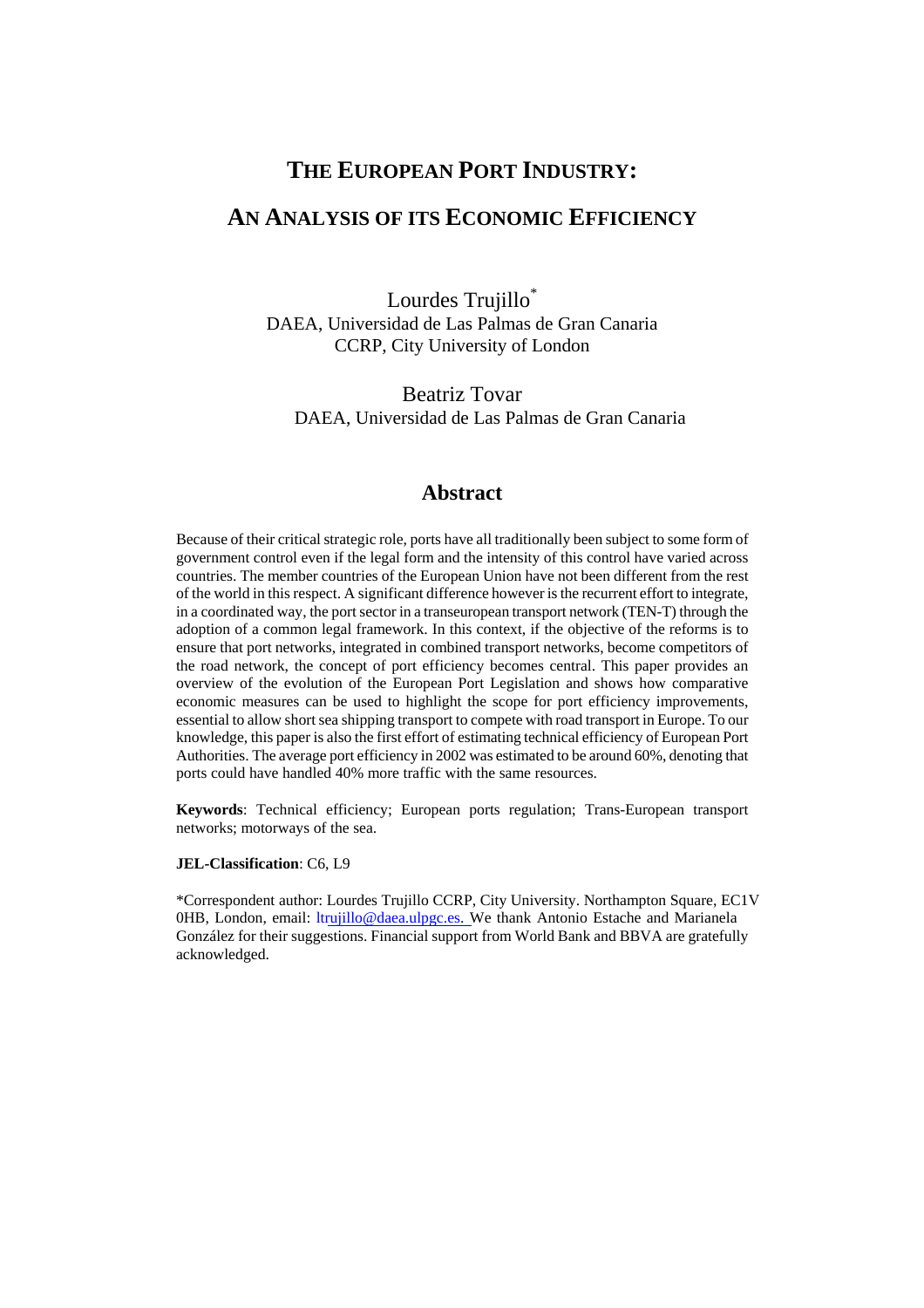### **INTRODUCTION**

There are 2.814 international ports catering to freight traffic registered in the world. Port traffic increases at an average rate of about 3% per year. Nearly 90% of goods exchanged through international trade in the world rely on maritime transport along the logistic chain that takes them from their origin to their destination. A large share of that trade would not exist without the port infrastructures which are at the interface between maritime transport and land transport or inland navigation. All this defines ports as economic and service units of notable importance in the global economy. This is why they are also at the center of all intermodal policy decisions.

The European port system is not different. It follows the world trends in the industry, adopting new maritime transport technologies as they emerge and searching for organizational forms which allow them to improve their efficiency and ease their integration in the transport component of the logistic chain. Simultaneous to the global evolution of maritime transport, there is a liberalization of transport markets proper in Europe. The European Union transport policy in fact considers that the transport liberalization decided in the 1980s and 1990s is concluded or about to be concluded. However, this is not the case for the European port industry. The debate is actually very much alive as demonstrated by the recent Directive proposal on the liberalization of port services (EU Commission, 2004b). The port sector is in fact the only component of the logistic chain without a European legal framework. Indeed, no agreement comparable to those reached in other transport modes has been reached for the port sector.

This paper presents an assessment of the European port policy with a focus on the efficiency of its ports authority in view of the fact that one of the declared objectives of the reform proposals is the improvement of the efficiency of the overall port system. To quantify the efficiency of the management of port infrastructures by port authorities, we utilize a *distance function*, the latest measurement technique increasingly adopted by experts in the field of efficiency measurement for performance evaluation.

The paper is organized as follows. The next section summarizes the main economic characteristics of the port industry relevant to the assessment of the efficiency of port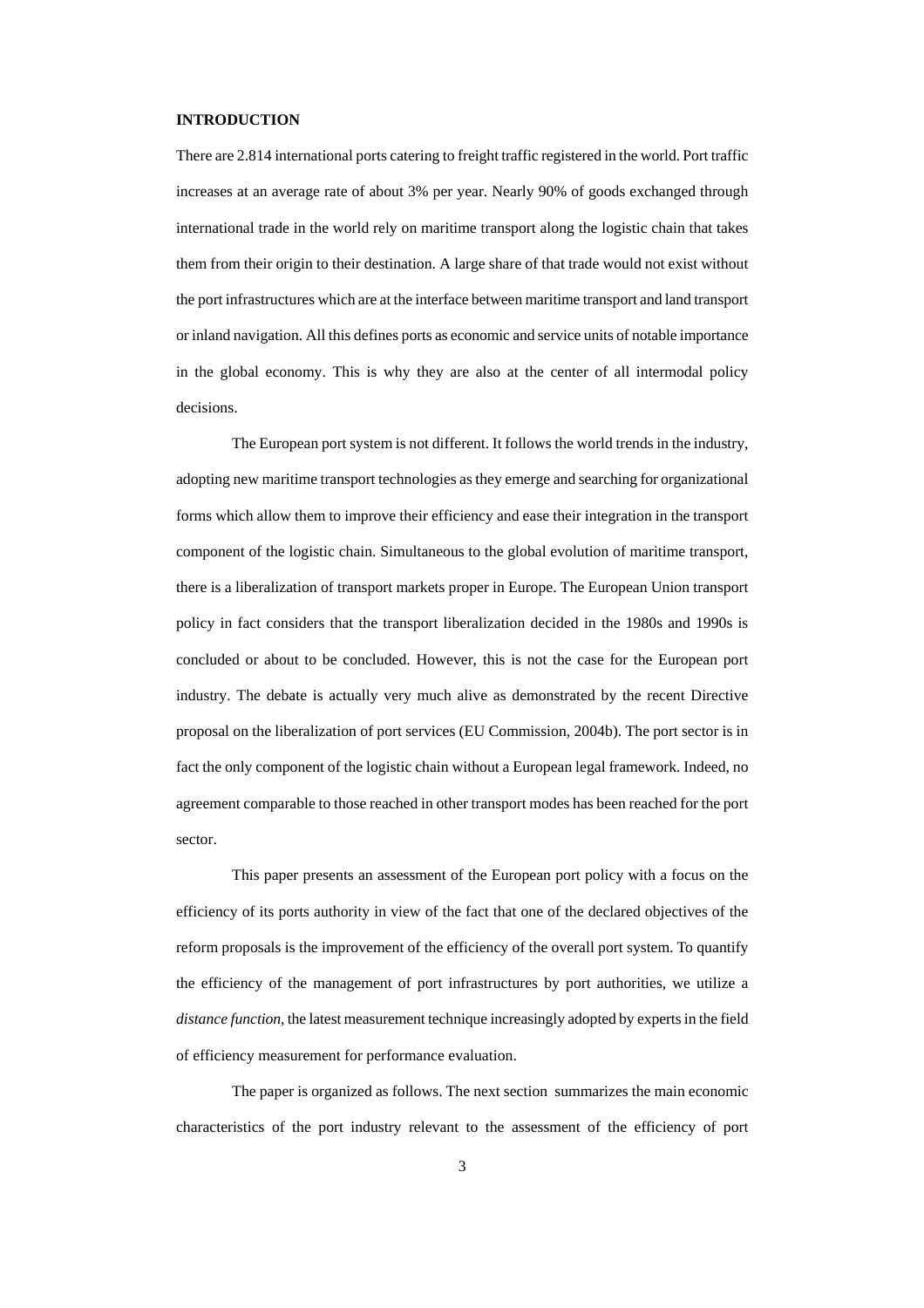infrastructures as well as those of direct interest in the context of the European Commission policy. The third section analyzes the economic regulation of the industry in Europe as well as the various attempts to reach an agreement on the level and degree of its liberalization. In the next section, we highlight the importance of measuring the efficiency of the port system and the contribution that distance function can make given the limited information available. The fifth section provides the results. The last section concludes.

#### **ECONOMIC CHARACTERISTICS AND COMPETITION IN THE PORT INDUSTRY**

The assessment of the economic efficiency of a port needs to be quite clear about the dimensions of the industry to be analyzed. Indeed, the first obvious characteristic of the port industry is the diversity of its activities. The opportunities to introduce competition in the delivery of port services and the optimal way of doing so depends on the size of the port and the service considered. The calibration of the actual opportunities to liberalize and achieve efficiency gains thus depends on the detailed knowledge of the structure and nature of the various activities. $<sup>1</sup>$  $<sup>1</sup>$  $<sup>1</sup>$ </sup>

The scope for efficiency improvements from the new competitive environment towards which the world port industry seems to be moving also requires a detailed assessment of the public institutions influencing the operation of the sector (ministries, public agencies and port authorities). In that context, there seems to be a trend towards a narrow number of strategic concerns in the industry: commercialization and corporatization; liberalization and deregulation; privatization and re-regulation, as discussed the 2007 version of the World Bank Port Reform Toolkit.<sup>2</sup>

The European experience is somewhat different from the experience in other parts of the world, in particular Africa, Latin America, The Middle East and South Asia. In those regions, the introduction of the private sector has however generally been through competition *for* the markets and the award of concessions to operate the port or terminals in the port, rather than through the sale of public port assets. This has allowed port authorities to reduce their role in the sector while keeping the assets formally under public ownership. In the process, ports have been transformed into *landlord* types of organizations.<sup>3</sup>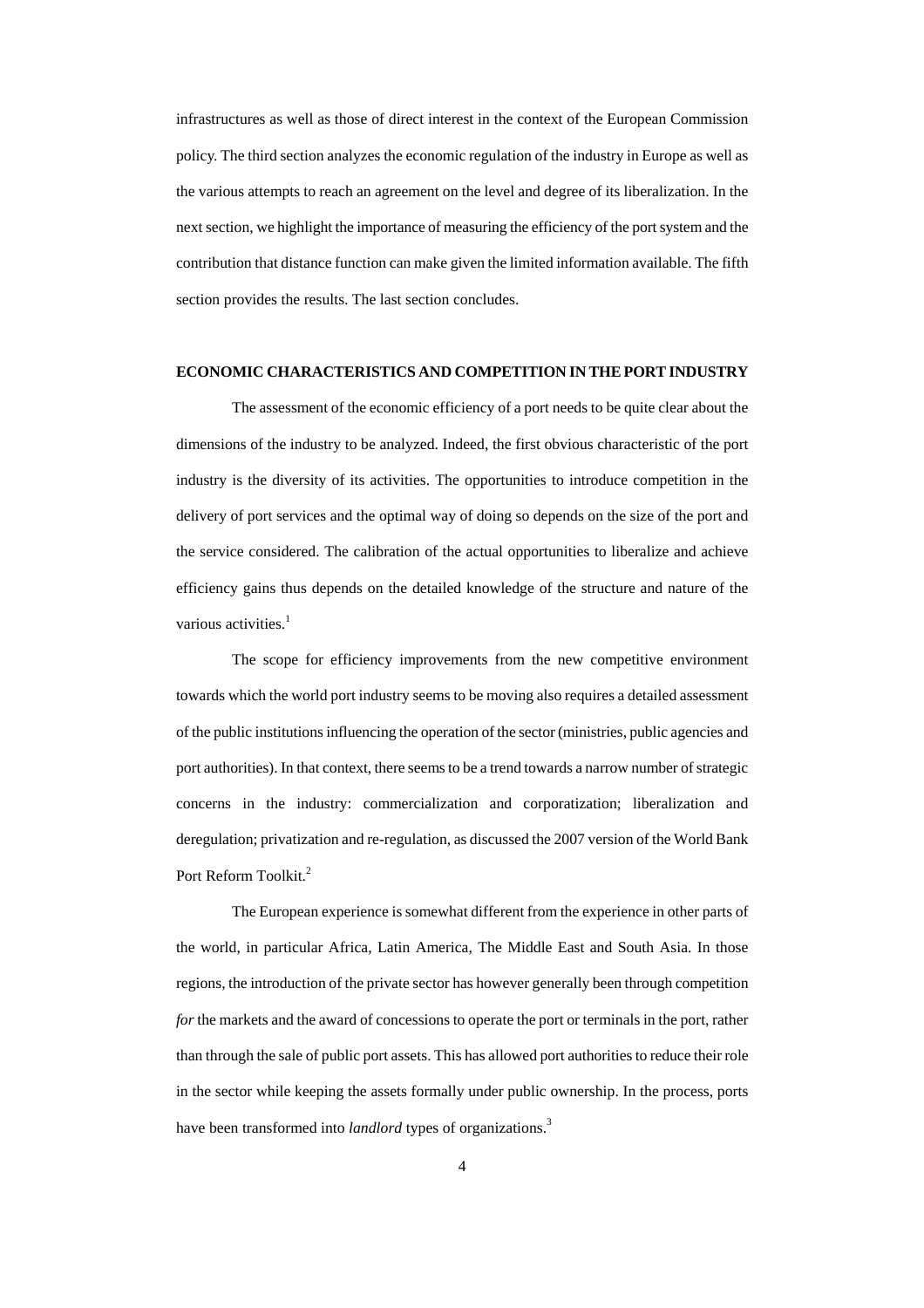In Europe, reforms started with a gradual increase in the role of the private sector in port services, with a continuous control of the assets' ownership by the public sector. That is why, more than in other parts of the world, the European public sector has also often continued to provide subsidies to finance some of the investments needed. There has been for some time a debate as to whether subsidies should be eliminated or not. The main concern is indeed that with pervasive subsidies, it is likely to be difficult for the European Union (EU) to introduce competition equitably across countries since they have different abilities to give subsidies (Trujillo and Nombela, 2000).

In sum, the international experience suggests that the scope for an improved liberalization of the European port sector is real. Furthermore, the main issues associated with the introduction of an increased role for the private sector are well known. The main question is: Why has the European Commission (EC) not yet adopted for the port sector some of the liberalization measures already adopted for other transport activities?

#### **PORT REGULATION AND PORT POLICY IN THE EUROPEAN UNION**

Since its creation, the European Community, which was reinforced by the creation of the Common Market, is governed by the rules laid down in the Treaty of Rome. These rules are essentially concerned with competition, monopolies and state aid. These are the basic rules against which the legal performance of the European port sector need to be benchmarked. Limitations to competition and restrictions to entry by private operators run the risk of being seen as a violation of the Rome Treaty (Fleming and Baird, 1999). This was already noted in the recommendations of the EU Parliament in 1993 when it suggested to the member countries to modify their legislation to remove anti-competitive practices in port services.

The EU has developed multiple instruments to promote competition in the European port industry. This started in 1997 with the publication of the Green Paper on ports and maritime infrastructures (EU Commission 1997). This document already suggested opening the debate on port and maritime infrastructure efficiency, the imposition of competition rules in the sector as well as the integration of ports into the multimodal vision of the sector in a European multimodal transport network. The Green Paper also suggested the development of a regulation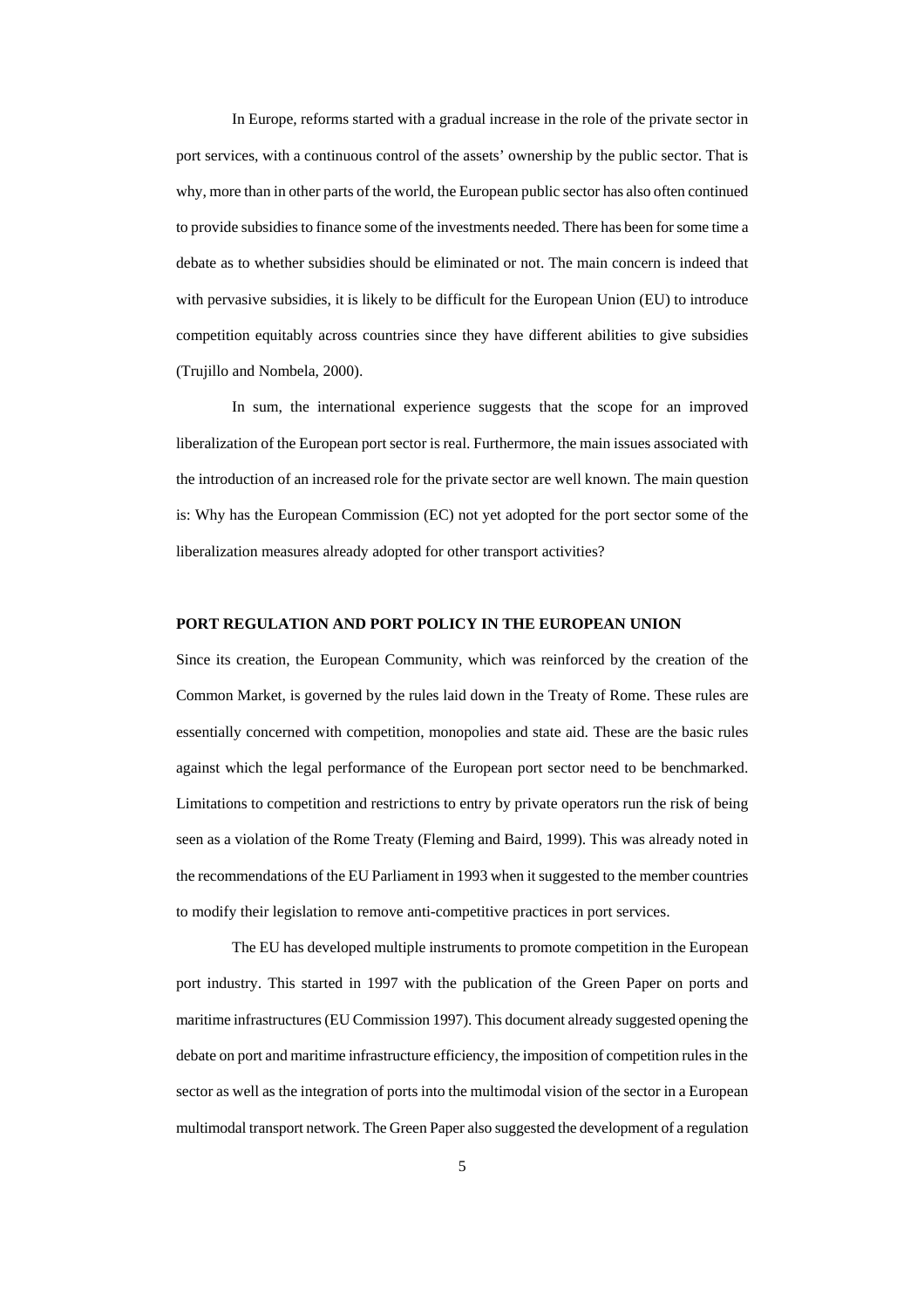at European level to achieve a liberalization of the market for port services in the main ports.

The position of the Member States with respect to the role of ports in the EU decisions has always depended, as in many other fields, on the economic significance of ports in their own transport system. Traditionally, the member states and the most important ports appear to have resisted the launching of a common port policy, out of fear that the creation of a new European port structure would reduce their autonomy. The reactions to the Directive on the liberalization of access to port services were very diverse. While some countries opposed it, such as Sweden and the U.K., most of the states, in particular Spain, expressed their strong support (Editorial, 2002). Progress is however slow and the slowness of progress towards a common port policy does not reduce the interest of the EU in strengthening the role of short sea shipping in an effort to promote sustainable mobility.

The lack of significant progress towards a common policy probable also reflects the wide variety of political objectives, financial structures and patterns of ownership among European ports. ATENCO (2001) showed that there are substantial differences between the respective funding and pricing practices currently applied in ports across Europe.

This variety is indeed bound to have implications for any effort at integrating the sector's policy. Some countries have a clear commercial orientation in which users bear all the costs generated by the system. This is the Anglo-Saxon approach. Other countries consider ports as an instrument of macroeconomic policy. They are expected to generate jobs or to contribute to economic development. This is the dominating continental viewpoint. The differences in viewpoint are at the center of a debate on the financing and subsidization of ports, one of the main sources of friction in the effort to define a common port policy (Tovar *et al*., 2004).

In that way, Haralambides et al. (2001) emphasize that: "*The main question was whether, and how, an efficient pricing system, leading to cost recovery, could be implemented in practice in the port sector, taking into account a variety of relevant objectives and constraint including higher market based efficiency; increased cohesion; distributive goals; the development of short sea shipping; the improvement of safety and environmental protection, etc."*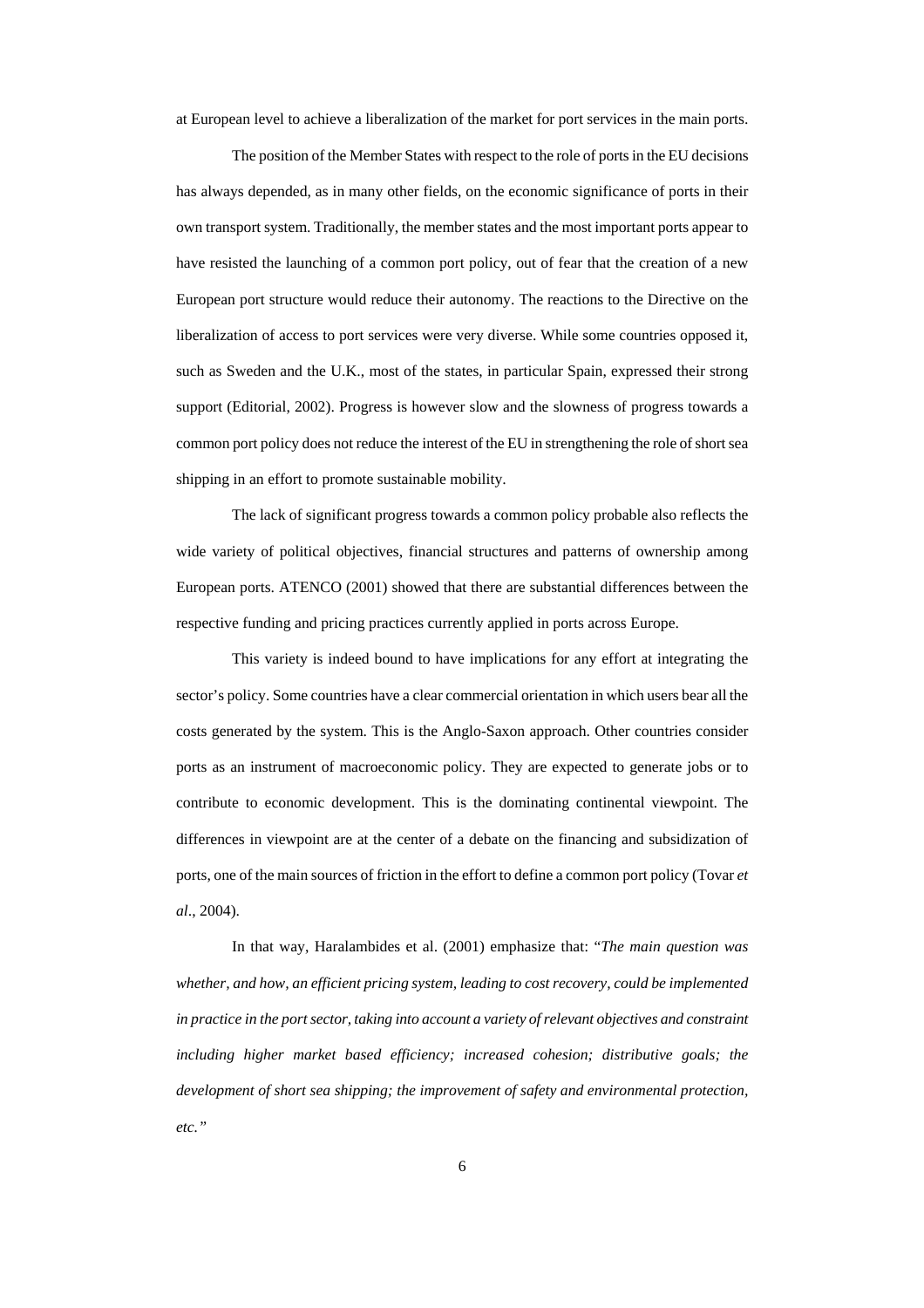This process resulted in a Directive proposal to liberalize port services (EU Commission, 2001). It was rejected in 2003, later the European Commission re-opened the debate and resubmitted at the end of 2004 (EU Commission, 2004b).

This latest initiative aims at introducing clear and specific norms to open the access to markets of various services. It tries to integrate the various outstanding issues at the core of the definition of a common port policy. As indicated by the European Commission, they require the development of a common and consistent legal framework which will serve as reference for the various actors participating in the port industry. These themes, although different in many ways, are all strongly interrelated:

#### **The Integration of Ports in the European Transport Network**

Once the integration of ports in the transport network had been recognized, the main challenge was the definition of the modalities of integration. The inclusion of ports, as interconnection points, is critical to the performance of intermodal transport within a multimodal infrastructure network. The TENs will increase the options available to transport providers and users in terms of alternative door-to door intermodal logistics chains (Haralambides et al., 2001). However, at the moment, the only explicit modality of integration of ports is the creation of the "sea motorways" discussed below. The identification of the ports which will form part of these motorways has been avoided. This is because there is a concern the identification of specific ports of interest to the EC transport network could be viewed by some of the excluded ports as an interference with the effectiveness of competition between ports.

#### **Multimodality**

The purpose of the European transport network is to promote the integration of land and waterborne transport modes for both short and long distance transport (EU Commission, 1999b). The stimulation of multimodality in the design of transport policies is expected to favor maritime transport but requires a commitment to ease trans-shipment. This effort has to be addressed as part of port policy since trans-shipment takes place mostly at ports. This specific concern points to the commitment and interest of the commission in the monitoring of the efficiency of the port system as an integrator of transport policy. This is very clear in the efforts made by the Commission to complement the various existing Directives with the development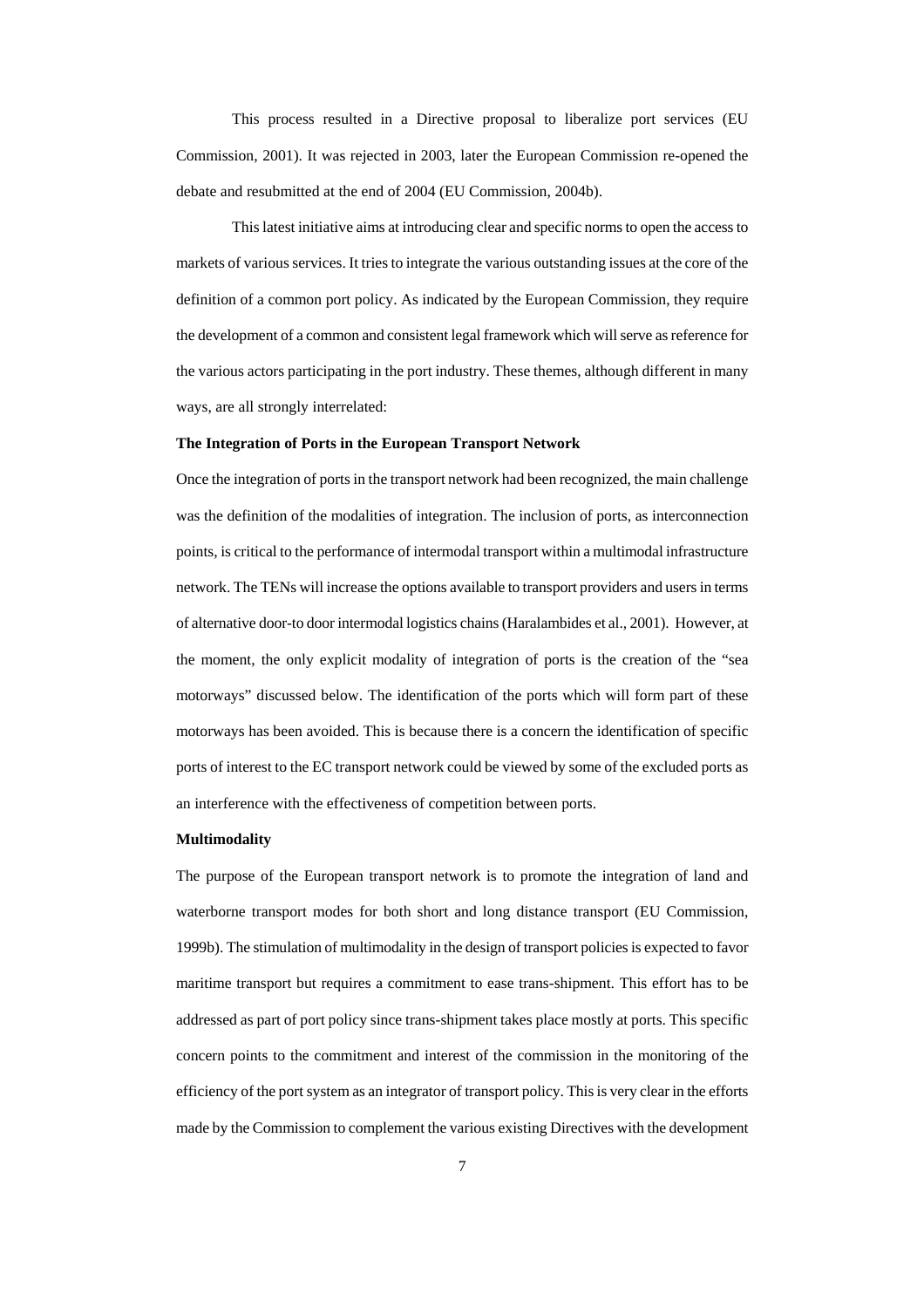of a Directive which aims at the normalization of units of intermodal freight to facilitate intermodal transport (EU Commission, 2004a). This Directive introduces a system of normalized freight units which are safer, better performing and more appealing to shippers and are expected to contribute to the reduction of bottlenecks in ports.

#### **Promotion of Short Sea Shipping**

The Commission is also keen on promoting cabotage in Europe (EU Commission, 1999a) and has also issued some Communications to define all the commitments this entails (EU Commission, 2003, EU Commission, 2004c). The program consists of 14 specific measures.

The idea is that short sea shipping has two advantages. First, it is much less polluting than other transport modes, in particular road transport which continues to be the dominating transport mode in Europe. Second, it is more cost effective. According to a study conducted by the Spanish Association for the Promotion of cabotage, for 70% of the logistics chains analyzed, cost savings from the reliance on short sea shipping are above 10%. Moreover, in 35% of the connections, distances would shrink significantly and in 26% of the cases, time savings would add to the benefits of cost savings. Note that it is expected that cabotage will rely on the "sea motorways" but it is important to recognize that the concern for short sea shipping traffic deals with many more dimensions of Europe's port policy. The interconnection promoted by cabotage is not only across member countries, but also with other countries and regions of a same country and in particular between islands and the continent.

#### **The "Sea Motorways"**

To reduce traffic congestion on land and to better interconnect continental- and peripheral countries and islands, the EC recommends the creation of a network of "sea motorways" which would be fully integrated in the European Transport Network. This would entail identifying sea routes to avoid having to identify specific ports as hubs and the associated perception of anticompetitive consequences. These "motorways" would be integrated with the vision defined for roads and railways. The sea routes identified by the EC (EU Commission, 2004a) are the following:

The Baltic Sea Motorway (connecting the member states of the Baltic sea with those of Central and Eastern Europe, including the route through the North Sea and Baltic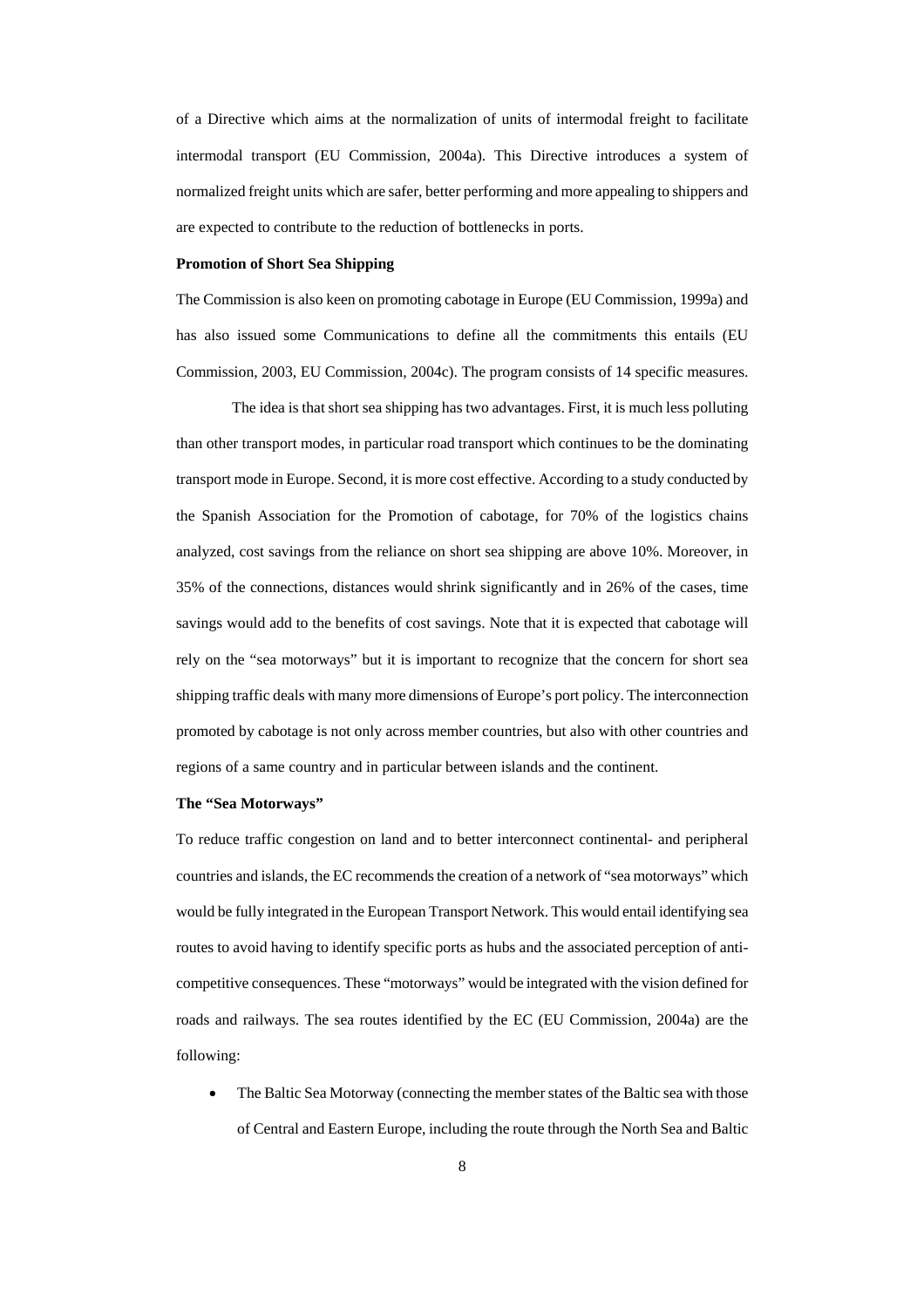Sea Canal);

- The Western Europe Motorway (from Portugal and Spain through the Atlantic portion which includes the North Sea and the Sea of Ireland);
- The South Eastern Motorway (which links the Adriatic Sea with the Eastern Mediterranean Sea countries, including Cyprus);.
- The South-Western Motorway (which links Western Mediterranean countries, including Spain, France, Italy and Malta as well as the South Eastern Motorway, connecting the links with the Black Sea).

The April 2004 proposal (EU Commission 2004c) to allow government to subsidize these sea motorways has recently been approved. This will allow member states to subsidize with EC support the development of infrastructure and distribution systems. There is however still a major concern in some circles with the anti-competitive outcomes that such financing could engender, penalizing ports who may not have access to this type of financing.

## **Introduction of Competition in Port Services and Access to the Market**

The main arguments given to limit competition in port services are usually the following: lack of space, maritime security, environmental protection, etc. While these are all important and serious considerations, it is also important to try to make the most of the gains that competition can generate. This is what seems to underpin the latest Directive proposal which recommends the full liberalization of services and the stimulation of competition on two issues:

- Between ports. In this context the main issue is to ensure the transparency of the national public financing of port infrastructures (see point below).
- Within ports: the idea here is to promote competition between the operators of a same service in a port. The idea is to stimulate the efficiency of service delivery to users. This means that any historical collusive practice or restriction to entry must be eliminated.

The Directive also suggests introducing more private sector participation through authorizations and concessions. The idea is encouraging the competition in the market when it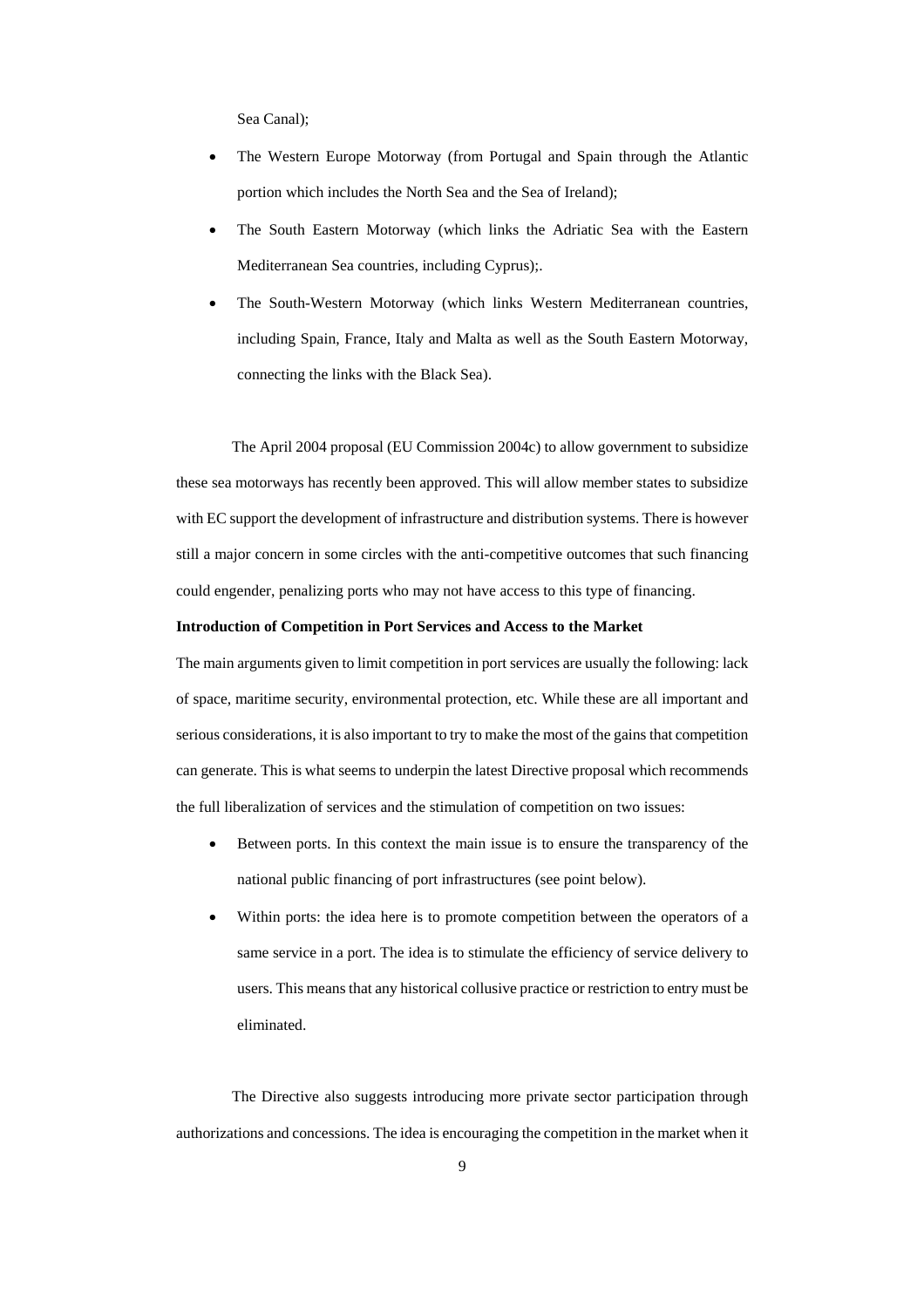is possible or for the market and regulating the operators whenever competition in the market is not an option.

The procurement and bidding processes will have to be transparent and generate service delivery levels equivalent to those that would have been obtained in competitive markets. There are to be clear time limits to the contract durations (8 years if there are no investment and between 12 and 30 years when investments are mobile or fixed, respectively). Except for a few modest changes, overall, the new Directive is very similar to its previous version.

The proposal is however still controversial. One of the criticisms emerging from a recent study (ESPO, 2004) is that European ports are already among the most efficient in the world. This implies that the search for more competition is unlikely to achieve much in terms of efficiency gains in view of the initial conditions under which the proposal would have to be implemented. In fact, increased modal competition in Europe has placed European seaports in a much more competitive environment where they are now under greater pressure to find out the performance of their competitors through benchmarking (Haralambides et al, 2001).

### **Public Financing and Pricing of Port Infrastructures**

Haralambides et al. (2001) recognizes that the conclusion of academic literature on port pricing was that pricing in ports can and should be based on costs. However there is a clear disagreement among European countries on the desirability of public sector financing of the sector.<sup>4</sup> For this reason, there is a substantial diversity prevailing among European Union port with regard to their financing practices.

The Anglo-Saxon preference for self financing of ports thanks to a pricing system that forces users to pay the full costs of the services they receive bets on the effectiveness of competition to generate efficiency gains. According to this vision, subsidies, by generating anti-competitive distortions, would reduce the scope for efficiency gains. Besides the usual arguments in favor of subsidies based on the associated growth and employment payoffs, some of the critics of this approach point to the fact that if ports were to rely on cost recovery, the maritime transport would be penalized. Indeed, cost recovery is not taking place in roads or railways where infrastructures tend to be highly subsidized. This would be inconsistent with the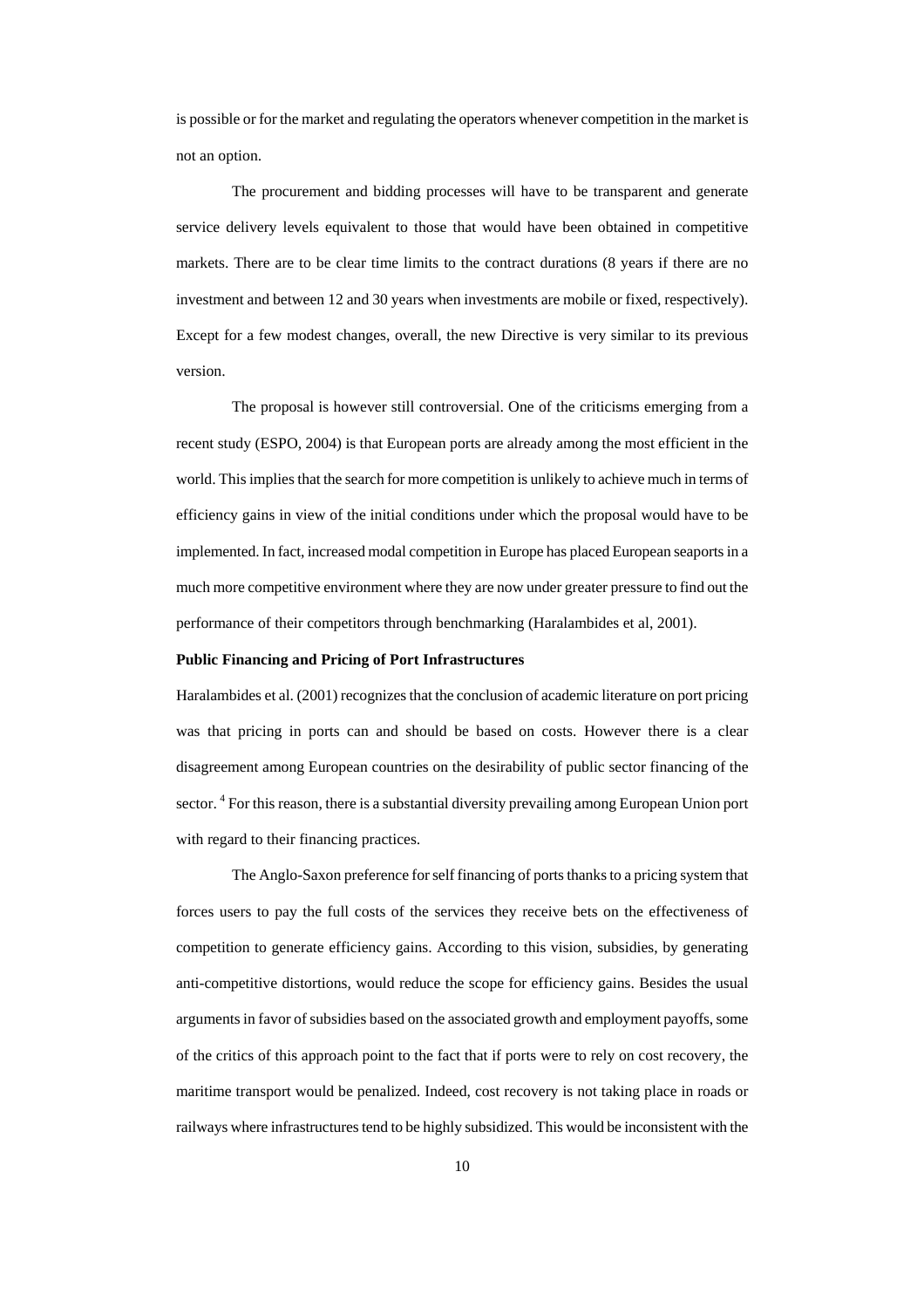efforts to promote a transport mode more environmentally friendly argued for elsewhere in the same Directive.

#### **The Role of Ports in Maritime Security and in the Protection of the Environment**

The terrorism fear that resulted from the September 11, 2001 in the US and March 11, 2004 in Spain and July 7, 2005 in UK is also very present in the latest EU port legislation. Two main actions are on the map since a February 2004 Directive on port security. The first is the security of ships on board and in port facilities. The second is the security of ports in general.

### **PORT EFFICIENCY**

#### **The Relevance of the Measurement of Efficiency**

The common denominator of the EU objectives for the European port system is the efficiency of its service delivery. The concept of efficiency is explicit in most of the EU Directives and other EU documents concerning ports. For example, the EU Commission (2001b) report on public financing and charging practices in the community seaport sector states that efficient functioning of ports as part of the door-to-door intermodal chain is an essential prerequisite to stimulate the development of maritime transport.

The main argument for the inclusion of ports in the European Transport Network is, *de facto*, the increase in the efficiency of the European transport system. The Marco Polo program clearly defines the role of maritime transport as a key instrument of the development of a transport system that is both efficient and environmentally friendly. To deliver on that agenda, to allow the "sea motorways" to perform as a real alternative to "land motorways", ports need to be efficient. They require the providing of an effective cost and time alternative to the currently preferred transport modes.

This also requires a more efficient interconnection of ports with the other transport modes to contribute to the reduction in the total logistic cost (e.g. reducing waiting time associated with transshipment). This is one of the goals to be achieved by the standardization of freight loads since standardization should reduce intermodal handling costs. This could also be reinforced by more competitive port services and more and better choices of service providers.

As has been showed, all these issues point to the central role of port efficiency in the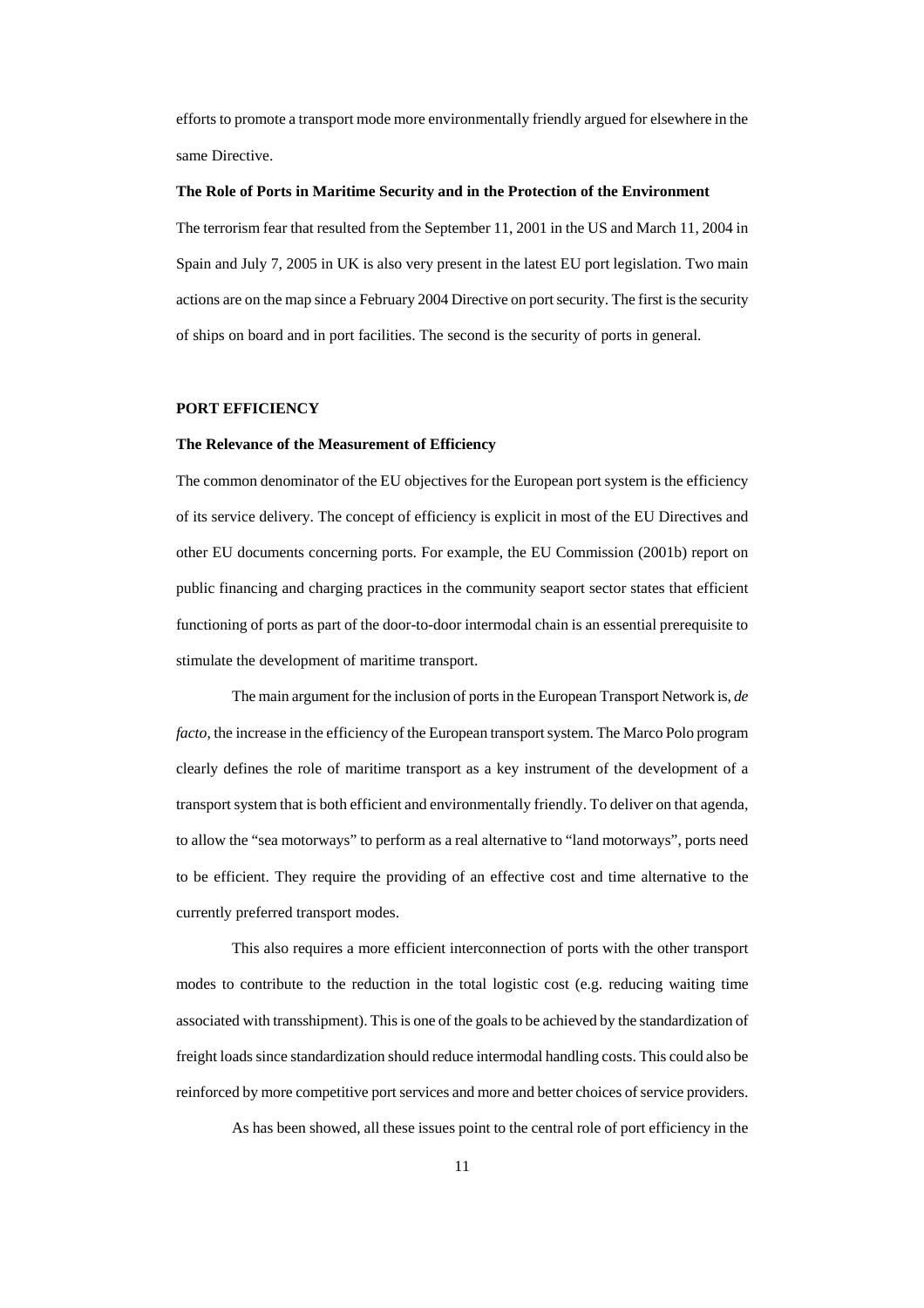European debate on transport policy. This is why this paper focuses on providing a baseline performance assessment of the efficiency levels observed today in Europe's main ports. However, the analysis of today's port efficiency is limited simple because access to the right level of information is limited too, particularly when it comes to costs<sup>5</sup>. Ideally, a database providing all the outputs and inputs and their costs in all major ports should be available. However, the port sector is notable for its lack of information relating to costs. In other words, there is no tradition in general, not only in Europe, to monitor the cost effectiveness of the sector.

Without even beginning to assess the performance of the industry, it is easy to argue that the evaluation of the efficiency of the sector requires a strong commitment of port authorities to generate comparable information on the various non-competitive activities that take place in the industry. In many instances, this will require the unbundling of the accounting of operators delivering both competitive and non-competitive services. The monitoring of the generation of this kind of information needs to be assigned to an independent institution. In some countries, this will require independence from some of the current actors who control the ports (port authority in most part of ports).

Ultimately, it is unclear whether be short of information is at the course of the lack of discussions and decisions on port reforms in Europe or if its cause is.

#### **Activities Assessed**

Within the limitations imposed by the data available, a partial database was developed in preparation for this paper. The database focuses on the production side of the port infrastructure business and covers a sample of 22 European port authorities. This sample size is sufficient to provide a first baseline assessment and to give a sense of the potential that the analysis of economic efficiency measures can have for policymakers<sup>[6](#page-30-5)</sup>.

 Many actors share the responsibility for service delivery, from the port authorities to the operators responsible for services as diverse as handling, pilotage, storage, and ship repair and maintenance (see Trujillo and Nombela (2000) for a detailed presentation). These activities are far from constituting a homogenous group. They differ according to the nature of the services, the level of skills needed, or the level of regulation required. This is why the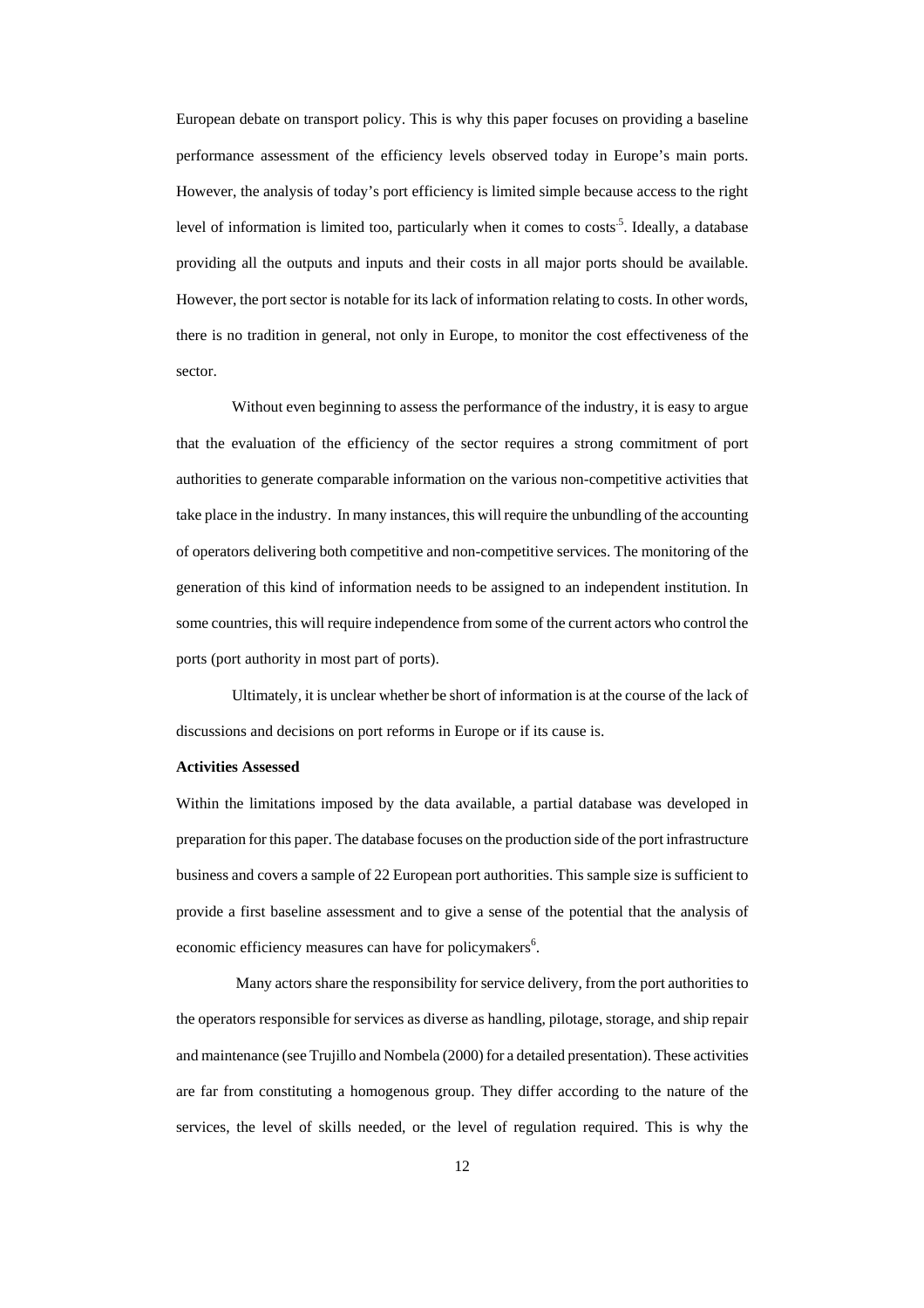economic analysis of each of the components deserves a differentiated treatment which would account for these peculiarities.

 Under most current port organizational structures, even private operators enjoy some degree of protection from competition and they are not required to report much information relevant to the assessment of the economic efficiency of their activity, in particular the efficiency of their costs. This is why little can be said about it –and why there is so little literature on the topic. A few authors have been able to assess the efficiency of terminals within ports—which account for 80% of the handling business and often drive the choice of a port by a shipper according to De Rus *et al*. (1995). These include Notteboom *et al*., 2000; Cullinane *et al*., 2002; Cullinane *et al*.,2003; Cullinane *et al*.,2004 and 2006; Rodríguez Álvarez *et al*. 2005; Wang and Cullinane, 2006 and Tongzon and Heng, 2006. All of them only measure technical efficiency and consider that technical efficiency is time-invariant, except Rodríguez Álvarez *et al*. (2005) which estimate time varying technical and also allocative efficiency.

The information on the infrastructure side of the port business is however much more common. Analytically, this is not a difficult exercise. It has been conducted for specific countries in a wide variety of contexts thanks to much easier availability of information. (i.e. Liu, 1995; Baños-Pino *et al*., 1999; Martínez Budría *et al*., 1999, Coto Millán *et al*., 2000; Valentine and Gray, 2001; Martin, 2002; Estache *et al*., 2002; Bonilla *et al*., 2002; Barros, 2003; Barros and Athanassiou, 2004; Estache *et al*., 2004; González and Trujillo, 2004; Barros, 2005 and 2006 and De, 2006).<sup>7</sup>

This is the main focus of this section. The exercise is however not free of problems when trying to apply it to a multi-country setting rather than to a specific country, simply because there is no homogeneous information system yet. Note also that even if the exercise only covers one of the dimensions of the port activity, the management of port infrastructure, it focuses on one of the activities that may be the most representative of each port and also the one that tends to be the most common source of inefficiency in most modern ports.

Indeed, for a given level of access to modern technologies, the efficiency of the infrastructure management is often the margin on which port authorities can work to compete with each other. Of course, not all ports are created equal and the environment in which they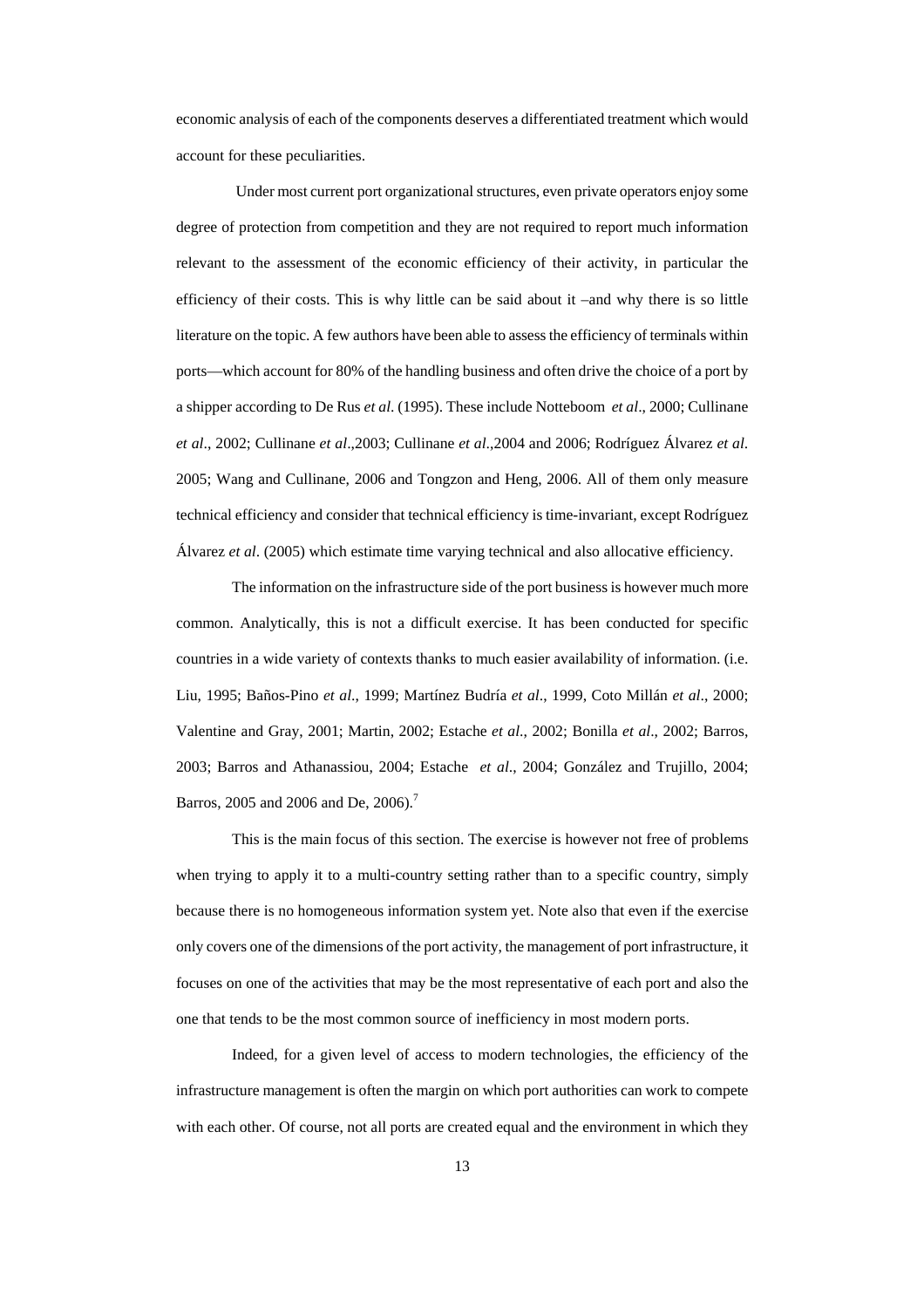function needs to be taken into account since for a given handling technology and given levels of skills in the management of the infrastructure, two ports may not necessarily be able to compete on an equal foot. One of the main variables driving the differences is the degree of containerization which we model explicitly in our analysis.

A final, somewhat more subtle challenge in the assessment of efficiency is the definition of the products and of the inputs needed to deliver those products. Port authorities tend to cater to two types of clients: the ship-owners who need to "park" their ships in a safe environment and the private operators servicing carriers to load and unload passengers or freight and using the infrastructure provided by the port authority to do so. This implies that the natural measure of product needs to distinguish between ships, passengers and freight. The use of ships as a measure of output is not without problems. Ships differ in size and in recent years, these sizes have tended to increase. This has resulted in a reduction in the number of ships going through ports in spite of an increase in the volume of goods and passengers handled. This is why we focus only on the volume of different type of merchandises and the number of passengers, when relevant, in this paper.

### **The Model**

The Data Envelopment Analysis (DEA) and the Stochastic Frontier Analysis (SFA) represent two alternative methods to measure port efficiency based on frontier models. Both techniques allow derivation of relative efficiency ratios within a group of analyzed units, so the efficiency of the units is compared through an *efficient envelopment.* However, while frontier function estimation uses econometric methods, the DEA is a non-parametric technique based on linear programming. These methods apply to cross-section samples but if panel data are available; they can also be used to measure technical change and the change in efficiency.

Both methods have advantages and drawbacks. DEA does not impose any functional form to the frontier nor does it assume a distributional form for the inefficiency error terms. It can easily handle multiple outputs; but, it could be influenced by noise and traditional hypothesis tests are not possible except by using bootstrapping techniques (Simar and Wilson, 2000). On the other hand, SFA involves the cost of imposing a particular functional form and making particular distributional assumptions for the one-side error term associated with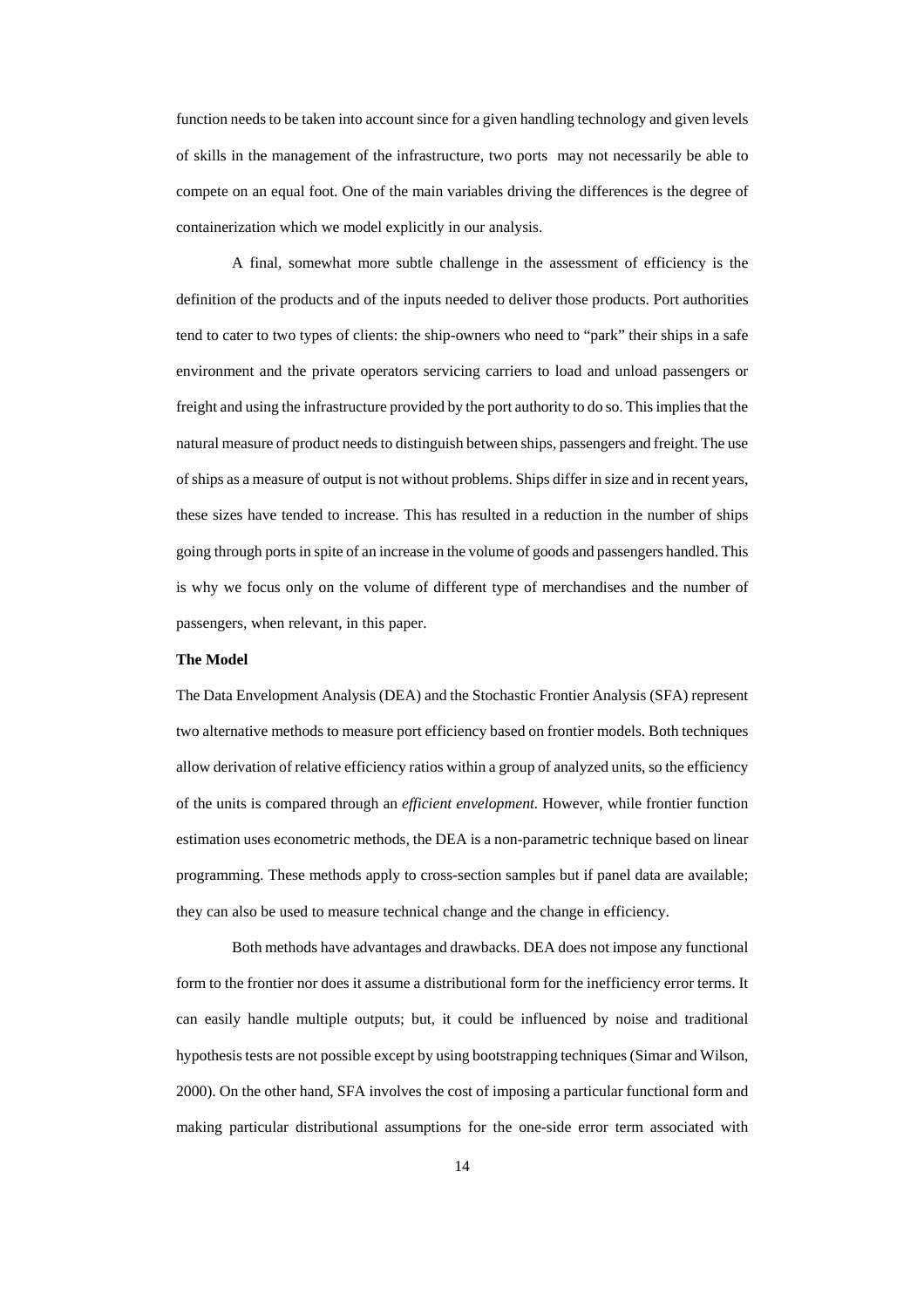technical efficiency, which could introduce a potential source of error. However, SFA has also advantages. To begin with, it is capable to manage random shocks and/or measurement error. Moreover, traditional hypothesis tests could be used and, finally, environmental variables are easier to deal with.

We have chosen SFA in order to make our estimation of EU ports efficiency because, in our case due to the heterogeneity of the sample, the advantages of this method outweigh its disadvantages. Furthermore, we select the distance function to estimate the relative efficiency of EU ports. The reason behind the selection of this function lies in the advantages it presents: It allows capturing multi-output processes. It does not require the use of optimizing assumptions. It only uses physical data and, therefore, it is not necessary to have information on outputs or factor prices.

The distance function can take an input orientation or an output orientation. The analysis of the conditions under which port authorities develop their activities led us to the estimation of an output-oriented distance function. As Gonzalez (2004) states when analyzing technical efficiency of Spanish port authorities "…in the provision of infrastructure services, port authorities have some power to decide on the production level through the use of two mechanisms: commercial policies and concessions. Considering this capacity to influence output, port authorities encounter certain challenges in adjusting the productive factors used in the provision of infrastructure services, basically: berths, area and labor. The first two are quasi-fixed factors that, due to their indivisibility, find it difficult to adapt to changes in production, especially if the change is downward . As regards labor, this is generally made up of port authority officers and thus the difficulty of making adjustments, particularly when numbers need to be reduced".

An output-oriented distance function is defined as the smallest scalar by which all outputs can be proportionally divided, using the same level of productive factors. The general formula for an output stochastic distance function is written as:

$$
1 = D_o(y_p, x_p, d_p; \alpha, \beta, \psi) \exp\{v_p - u_p\}
$$

where  $D_0(y_n, x_n, d_n; \alpha, \beta, \psi)$  is the output distance function; *y* is an output vector,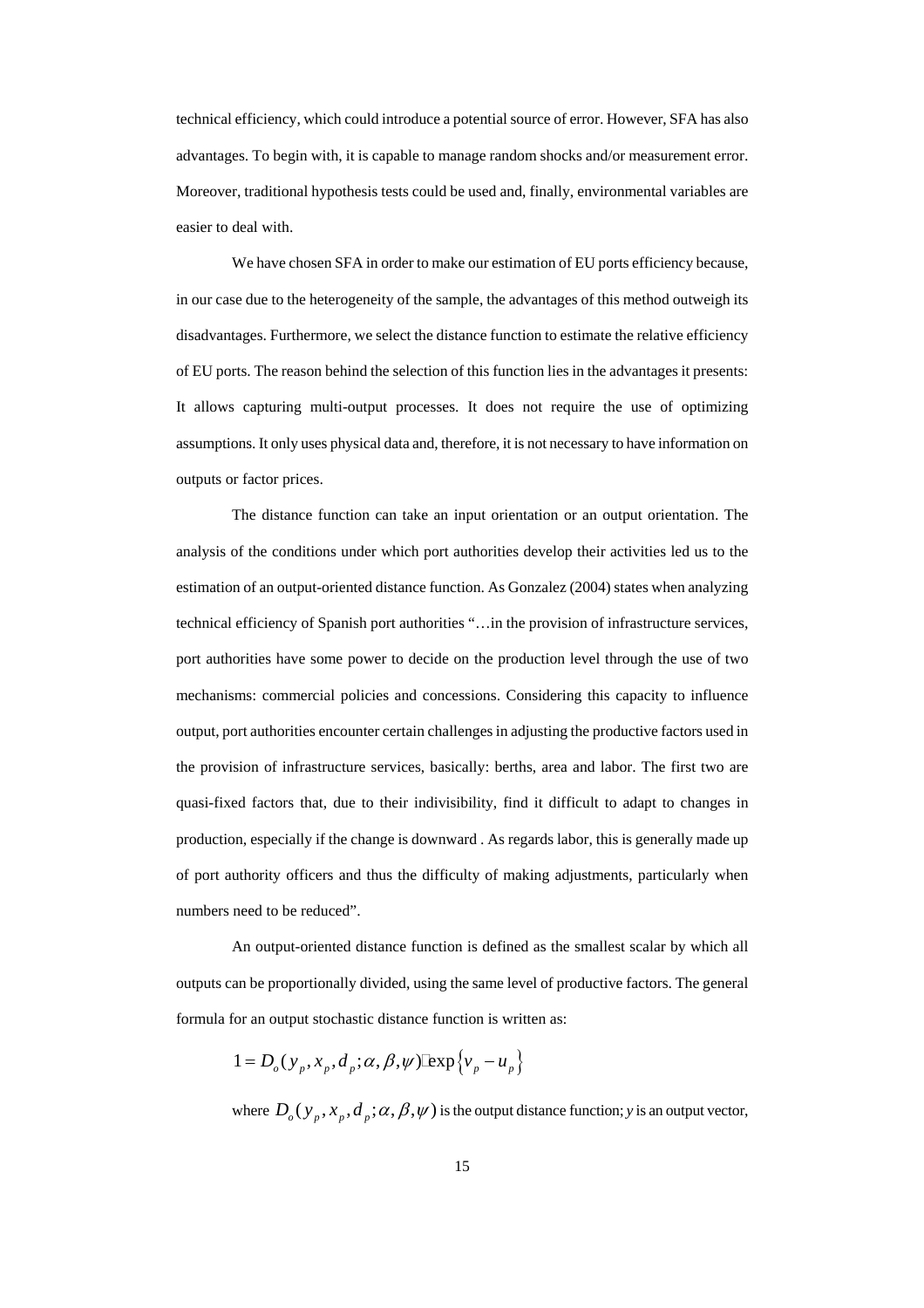*x* is an input vector, d is an environmental variable, p denotes port and  $\alpha$ ,  $\beta$ ,  $\psi$  are parameters to be estimated. The  $v_p$  and  $u_p$  error components represent statistical noise, and the magnitude of technical efficiency (TE) respectively.

The empirical econometric application of a distance function calls for the definition of an appropriate functional form. It is desirable that the functional form presents the following advantages: it must be flexible, it must be easy to calculate and, lastly, it must allow imposition of the homogeneity condition. The translogarithmic functional form meets these conditions and this is the reason why, at present, most authors use it in all research fields.

In order to determine the frontier,  $D<sub>O</sub>$  needs to be equal to one and, in this case, the term on the left of the equation, according to the neperian logarithm, will equal zero. Consequently, it is necessary that outputs meet the homogeneity condition of degree 1. On the other hand, to estimate the equation, it is necessary to determine the random disturbance term. The most common method to do so was developed by Battese and Coelli (1988); it applies an additive term as suggested by Cuesta and Orea (2002), to account for the fact that we are estimating an output oriented distance function. The error term thus has the following form:  $v_i + u_i$ , where,  $v_i$  is a symmetrical error term, iid (independent and identically distributed) with a zero average (which represents the random variables un-controllable by the operator) and  $u_i$  is a one-sided negative error term and is distributed independently of *vi*.

Applied to the distance function, this yields

$$
-\ln(y_{Mi}) = TL_{o}(x_{i}, y_{i}/y_{Mi}, \alpha, \beta, \delta) + v_{i} + u_{i}
$$

This equation can be estimated by the maximum likelihood method which requires distributional assumptions on the random shock. This assumes that  $v_i$  follows a  $N(0, \sigma_v^2)$ distribution and *u<sub>i</sub>* follows a  $\left| N(0, \sigma_u^2) \right|$  distribution (Ritter and Simar, 1997).

# **EMPIRICAL EVIDENCE ON THE ECONOMIC EFFICIENCY OF EUROPEAN PORTS**

#### **Data**

This section reports a first set of estimates of the efficiency levels in Europe. As already mentioned, the database is partial. The main sources of data are the websites of port authorities.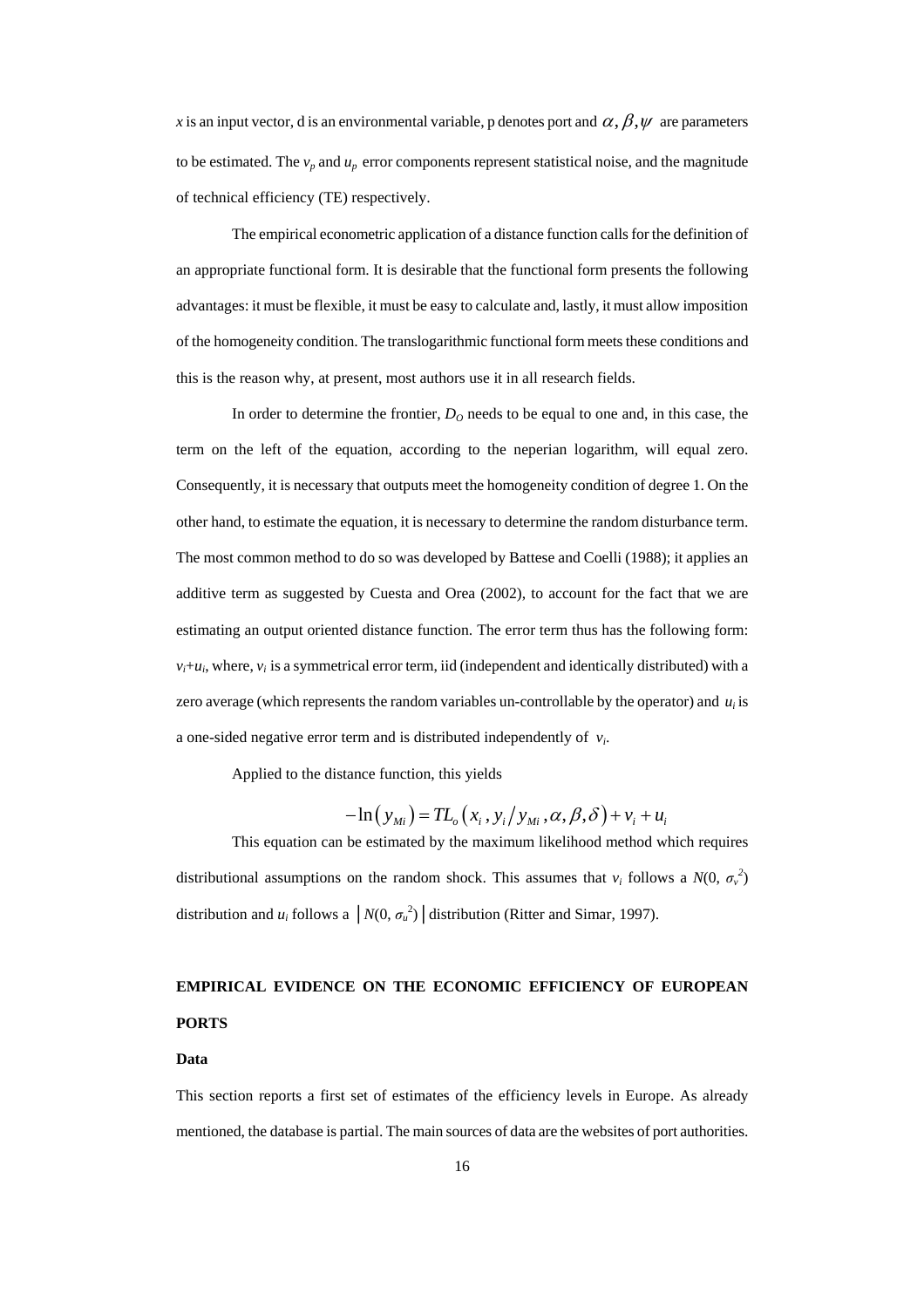We also relied on EU transport statistics to complement or verify some of the information on these websites.<sup>[8](#page-30-7)</sup> Whenever possible, we also obtained copies of the annual reports and balance sheets of port authorities. We also did a direct follow up by phone and email with many of the port authorities.

The unit of analysis is the port authority. This is driven by the availability of information and the conviction that port authorities provide a good proxy for the performance of overall port activities. We were able to collect data on 22 port authorities for the year 2002.The port authorities covered by the sample are Rotterdam, Amsterdam, Antwerp, Hamburg, Bremen-Bremenhaven, Marseilles, Le Havre, Algeciras, Barcelona, Tarragona, Valencia, Bilbao, Göteborg, Stockholm, Piraeus, Thessaloniki, Lisboa, Setúbal, Helsinki, Arhus, Copenhagen and Belfast.

We tried to get a sample size providing a fair representation of the members of the EU. The sample includes all EU countries with a coast, except Italy (see Appendix 1 for the location of ports in the sample and Appendix 2 for a brief overview of the EU Port System). We also tried to get enough representativeness of the main types of organizational structures of port authorities in terms of their specialization (freight or passenger) and type (e.g. transit port).

We focus on technical efficiency because there is no data on costs. Information on outputs is quite good along all quality and coverage dimensions. For each of these port authorities, we have collected the information on the composition of the freight and passenger traffic. We did not obtain information on the other services provided by port authorities such as equipment or land rental. This information served as a proxy for the output of the port authorities.

Unfortunately, the information available about inputs only allows us to consider capital and labor. Labor is approximated by the average number of persons employed by the port authority. Capital is approximated by the surface of land occupied by the port. We also include an environmental variable: the containerization rate.

The 22 port authorities comprising the sample are extremely heterogeneous. They differ in terms of size as well as specialization. Some are specialized in passengers; others cater only to passenger as a residual traffic. Moreover, among ports dealing mainly with freight, the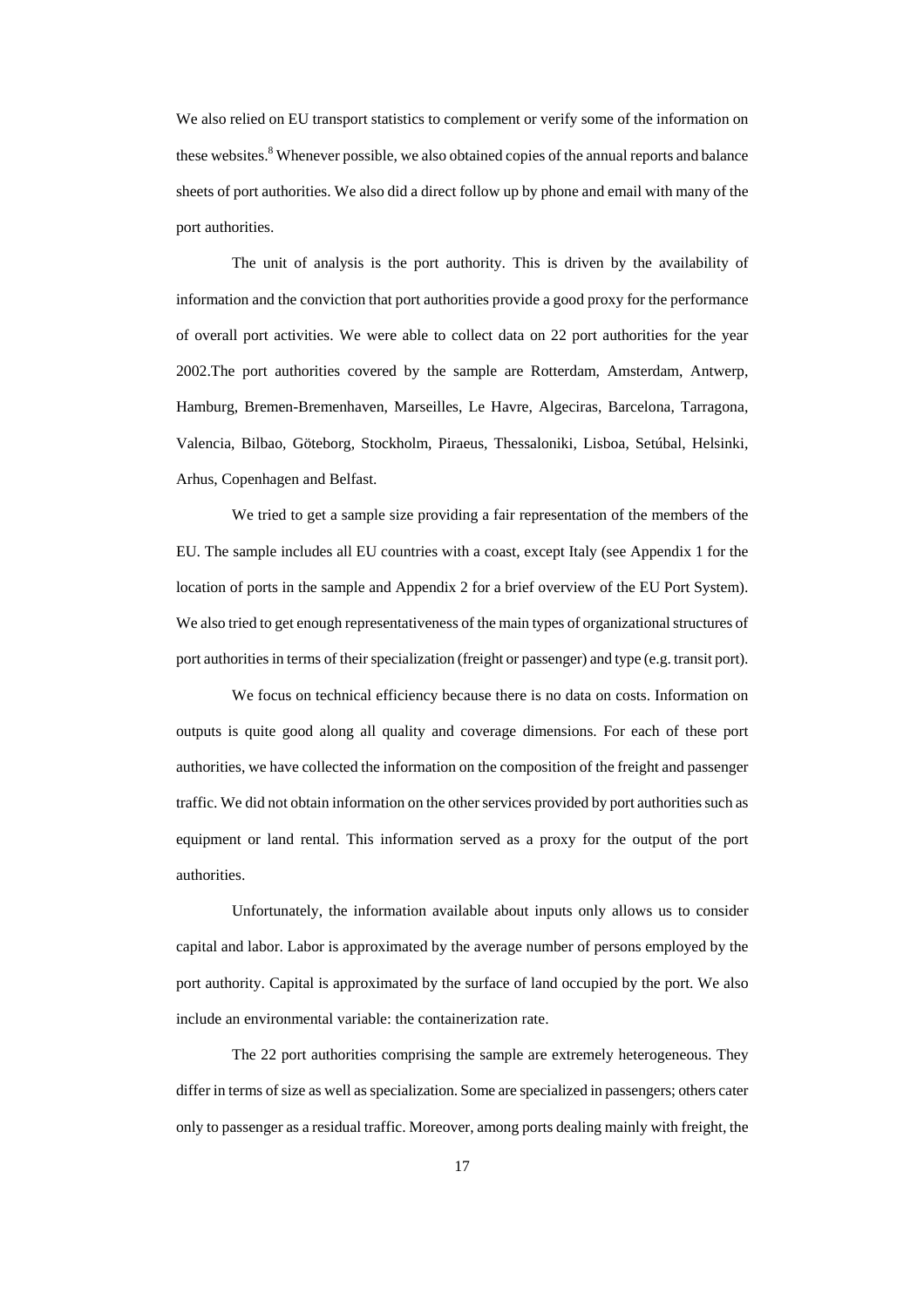differences are also significant. They differ in terms of specific merchandises (including share of liquid vs. solid bulk) as well as in terms of the importance of containerization. They also differ in terms of their role as distribution centers vs. ports of final destination. The only source of heterogeneity we have been able to capture correctly here, to minimize the consumption of degrees of freedom, is the containerization rate since this is one the main characteristics reflecting the modernity of the ports that can be picked up in a cross section analysis for benchmarking purposes.

Table 1 summarizes all the relevant statistical information. The spread between the maxima and minima gives a good sense of the heterogeneity of the sample. It suggests that we are estimating the performance of an average port authority which handles annual container traffic of 15,034,000 tons, 36,654,000 tons of other freight loads and 2,073,124 passengers. This authority faces a containerization rate of 56%, delivers its activities on 10.777 square kilometers and employs an annual average of 698 workers. R above you called them PA officials.

## INSERT TABLE 1 ABOUT HERE

### **Econometric Model Estimated**

The model we rely on to estimate the efficiency of European ports is the model presented before. We have eliminated the possibility to provide an estimate of the evolution over time of the performance since we were not able to generate data on various points in time. This means we can only do a benchmarking exercise in which the efficiency of a port is assessed against the efficiency of all other ports in the same year. Nothing can be said about technological change for instance.

In spite of translogaritmic functional form being, theoretically, the first best, in our application the log-linear Cobb-Douglas function worked better, maybe due to the limitation of the data base. The information collected is sufficient to estimate various models, depending on how much outputs are aggregated. The best econometric results were obtained from a Cobb-Douglas with three products, two factors and one environmental variable which is specified as: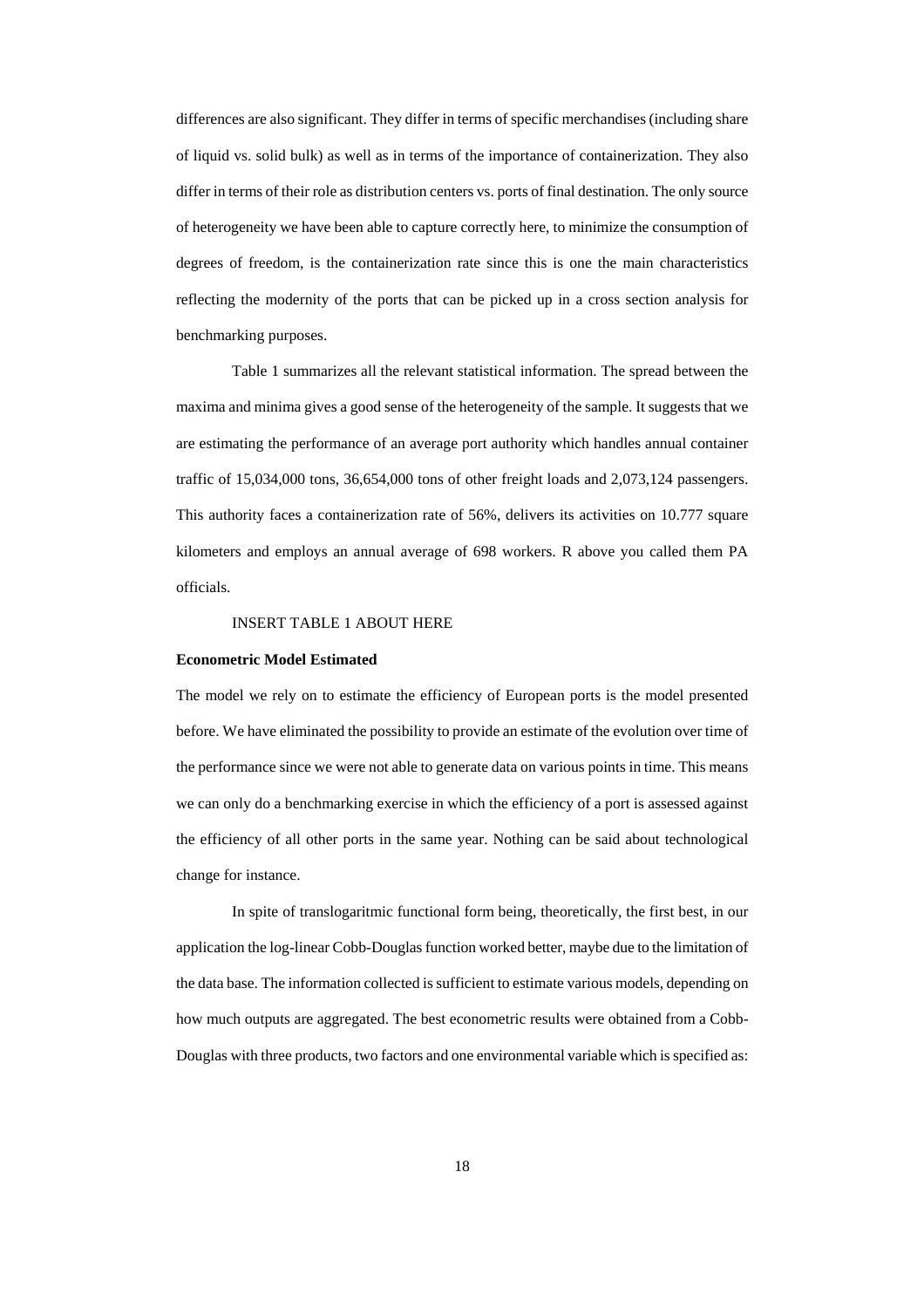$$
\ln D_o = \alpha_0 + \alpha_1 \ln C_p + \alpha_2 \ln O F_p + \alpha_3 \ln P A S_p + \beta_1 \ln E_p + \beta_2 \ln S_p + \psi_1 d_p + \nu_p + u_p
$$

where C, OF and PAS denote three outputs: containers and rest of the traffic, measured in thousand of tons, and number of passenger, respectively. On the other hand, E and S denote two factors: number of employees and km<sup>2</sup> of surface, respectively. Finally, p relates to the *p-th* port authority; d is the environmental variable: the containerization rate;  $\alpha$ ,  $\beta$ ,  $\Psi$  are the coefficients to estimate;  $v_p$  is an error term and  $u_p$  the magnitude of technical efficiency. Variables are expressed in relation to their deviation from the geometric mean; therefore, the estimated coefficients can be construed as elasticities at the sample mean.

### **Results**

For the sake of brevity we only report the results obtained from the estimation of the best model: an output oriented *Cobb-Douglas* distance function. They are summarized in Table 2. The variables are taken as deviations from their geometric averages so that the function estimated is an approximation in Taylor of the actual but unknown distance function measured at the data average. The parameters are expected to be non-negative in products and inputs. These parameters can be used to get an estimate of the elasticity of the distance of a specific port authority with respect to the average of the sample.

Table 2 shows that all parameters estimated have the expected sign and are statistically significant, except for the parameter corresponding to passengers which has the right sign but is not significant statistically. This implies that the distance function estimated complies with all the expected theoretical properties. It is non-decreasing in outputs and nonincreasing in inputs.

## INSERT TABLE 2 ABOUT HERE

Figure 1 shows the technical efficiency of European ports, estimated to be on average at 58.7%. This average, however, hides very significant differences across ports. Indeed, the performance ranges from 28% to 90%.

#### INSERT FIGURE 1 ABOUT HERE

European Port Authorities showing higher technical efficiency than the average are: Algeciras (90%), Rotterdam (84%), Valencia (82%), Marseille (80%), Setúbal (79%), Le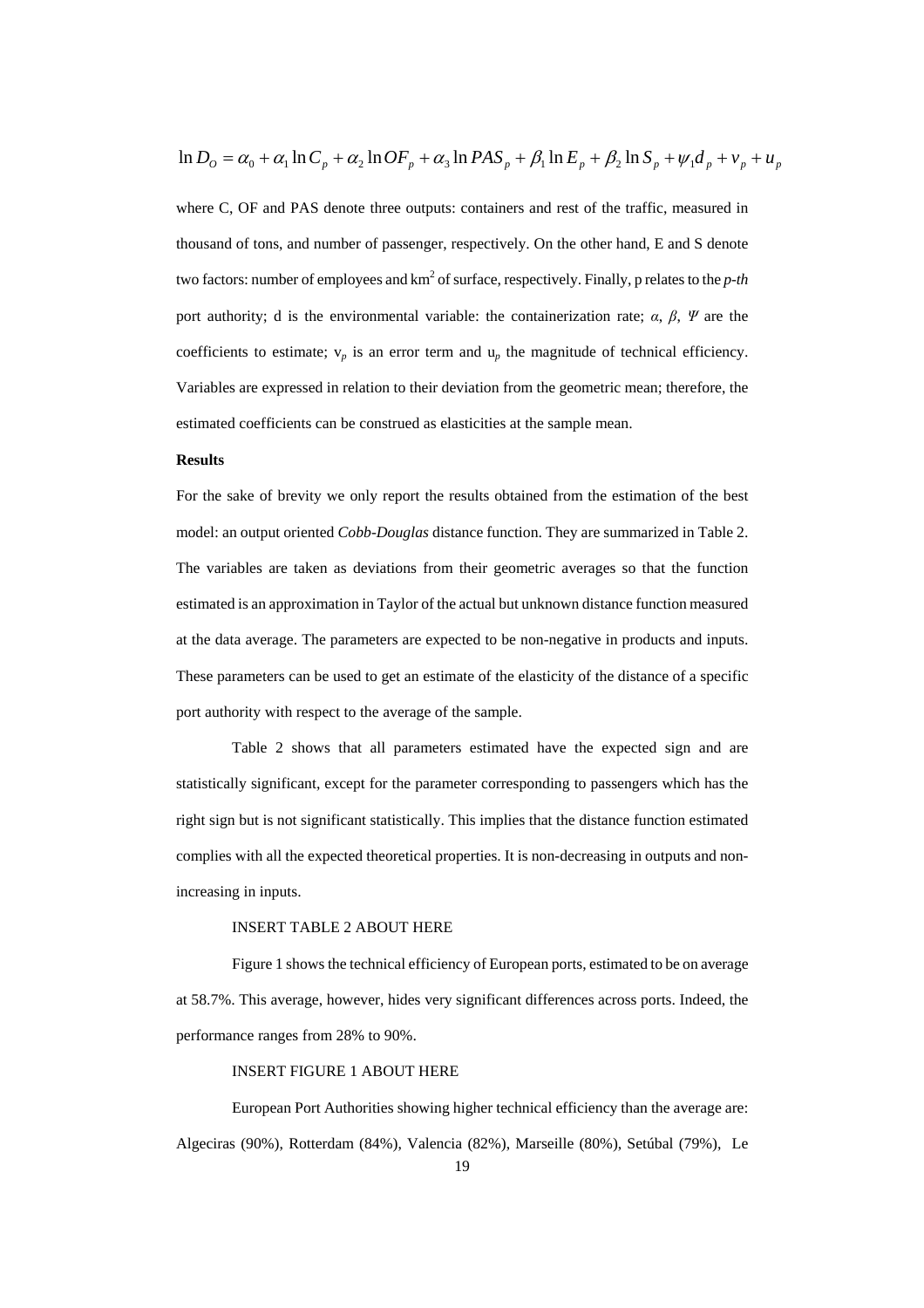Havre (79%), Göteborg (77%), Amsterdam (73%), Aarhus (72%), Bilbao (71%), Estocolmo (69%), Amberes (68%), Belfast (64%), Barcelona (63%), Copenhagen (62%). Finally, Port Authorities who show a lower technical efficiency than the average are: Lisboa (55%), Hamburg (54%), Bremen (47%), Thessaloniki (44%), Helsinki (41%), Piraeus (34%) and Tarragona (28%). R; please careful and consistent with how you spell cities/ports; ie Lisboa or Lisbon.

It is very likely that this large variance is related to the heterogeneity of our sample. A larger sample would have allowed us to introduce more environmental variables and conduct tests of the relevance of the heterogeneity of European ports.

Finally, the results show the appropriateness of this technique to help policymakers identify the ports which could belong to the sea motorways network as well as those which could ease short sea shipping. The analysis of the efficiency has to be understood in a dynamic context, i.e. the fact that ports relatively inefficient today could be much more efficient tomorrow and become part of the logistic chain, in particular if today' s efficiency analysis provides insights on the weaknesses of the port. Of course, to be effective, this analysis has to be able to rely on good data, including data which allows an assessment of the heterogeneity across ports' circumstances. The generation of this data should be a high priority if Europe's policymakers are to deliver on their goals for the sector.

#### **CONCLUDING COMMENTS**

The main role of a port is to transfer goods between two transport modes. This requires the coordination of a large number of activities which can be organized in many different ways. As pointed out Friedrichsen (1999), the assessment of the performance of a port must thus be able to address the efficiency of the overall port system. This concern should be at the core of the benchmarking of the performance of today's EU ports. In many ways, the reform options considered for the EU ports reinforce this vision of ports at the interface of various dimensions of the integrated European Transport Network, including the hope for an increased share of maritime transport in total transport, more systematic reliance in multimodality, the creation of "sea motorways" and the reliance on price signals which provide the right economic incentives,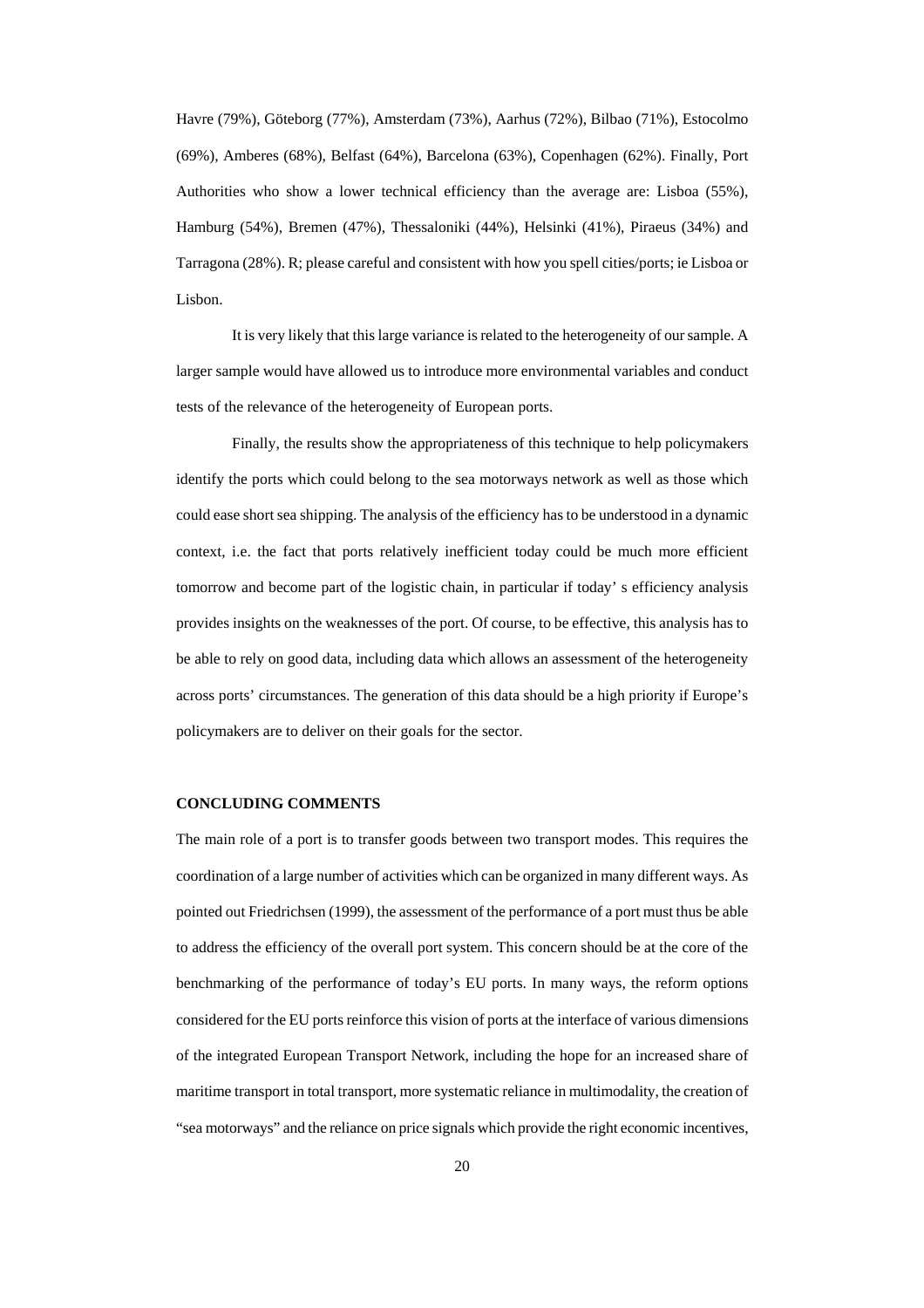recognizing that more macroeconomic choices may differ across countries.

The common denominator which will drive the EU success in achieving these goals is the ability to rely on an efficient port industry. Efficiency is indeed at the core of all these policy considerations and hence needs to be quantified today if the EU is to be able to monitor progress in the engine supporting its policy vision.

As a contribution to this monitoring effort, the paper relies on a distance function to generate an initial benchmarking assessment of the performance of European port authorities in 2002. The process followed in developing this benchmark amply illustrates the need for a much more policy oriented database than currently available for European ports. In a recent diagnostic on information availability, Adler *et al*. (2003) argue that ports have little interest and few incentives to provide information and that when they do so data tends to be scarce and not really up to date. All this implies that as part of the reform process, it may be rational to try to assign a clearer mandate to the authorities responsible for the economic regulation of ports to generate the data needed to ensure that the captive users and tax payers are not required to finance unduly expensive port operations though user fees or subsidies. We need statistics on the port industry similar to those available for other regulated industries such as electricity, telecoms or railways.

In spite of the very serious data limitations which restricted the strength of the econometric analysis quite significantly and in spite of the fact that the analysis could only cover port infrastructures and not port services, the study has generated useful preliminary insights on the current efficiency levels of the EU ports—these results will be revised as the sample size increases and additional information is collected through an on-going consultation process. Assuming that the efficiency of their infrastructure is a reasonable approximation of each individual port system for a cross-section of 22 ports, the paper provides indeed a first quantitative estimate of port efficiency accounting for all key inputs and outputs. However weak it may be, this is the best estimate available today.

This paper fails to generate information explaining differences in performance across ports. The lack of data has unfortunately not allowed us to assess the sources of the large variance in performance observed. This means that until this can be done, it would not be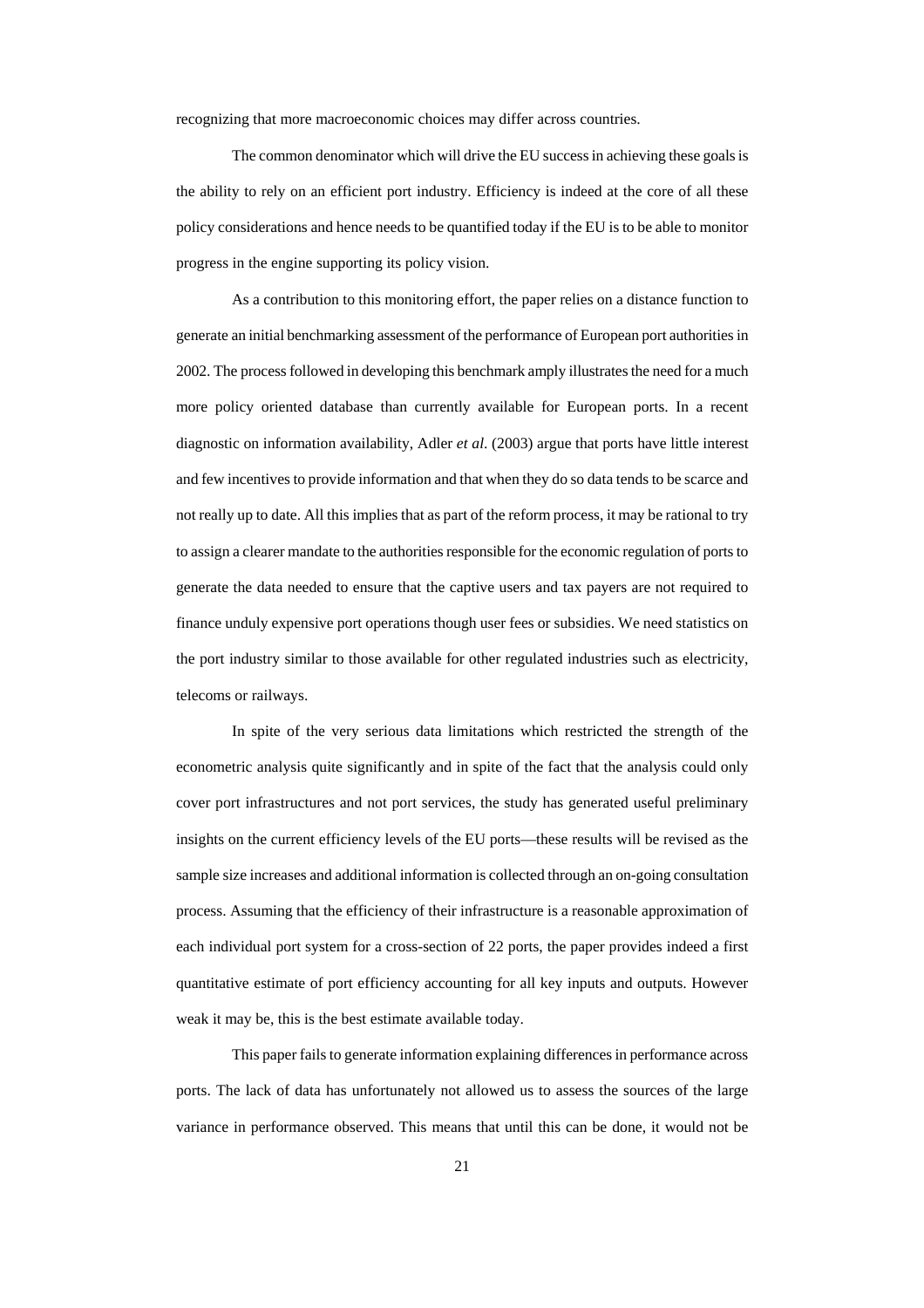realistic to draw strong policy conclusions. There are many reasons why the poor relative performance of some ports may be easy to explain with the right information.

With all these limitations in mind, the main policy lessons from the paper can be summarized as follows. First, the average port efficiency in 2002 was estimated to be around 60%, with performances ranging from 28% to 90%. This would imply, as a first approximation that on average, ports could have handled 40% more traffic with the resources they had at their disposal. Second, the EU goals of replacing some road transport by sea transport require Short See Shipping to be competitive. One of the components of this competitiveness is the efficiency of the port system. Getting ports to deliver more, better and at lower costs to the users and to taxpayers is essential to the EU overall transport objectives.

An estimate of the scope for improvements along those lines is precisely what efficiency measures are intended to deliver. Third, there seems to be a reasonable concern by some users and taxpayers that they are not getting the service they are paying for. This does not mean that the concern is always and everywhere justified. Indeed, the underperforming operators should be granted a fair chance to show that there may be good reasons for their underperformance. Finally, the paper has shown that the port industry in general and the EU in particular could benefit from the reliance on a method (i.e. efficiency measurement) that has proven to be a useful guide for policy decisions in other public service industries.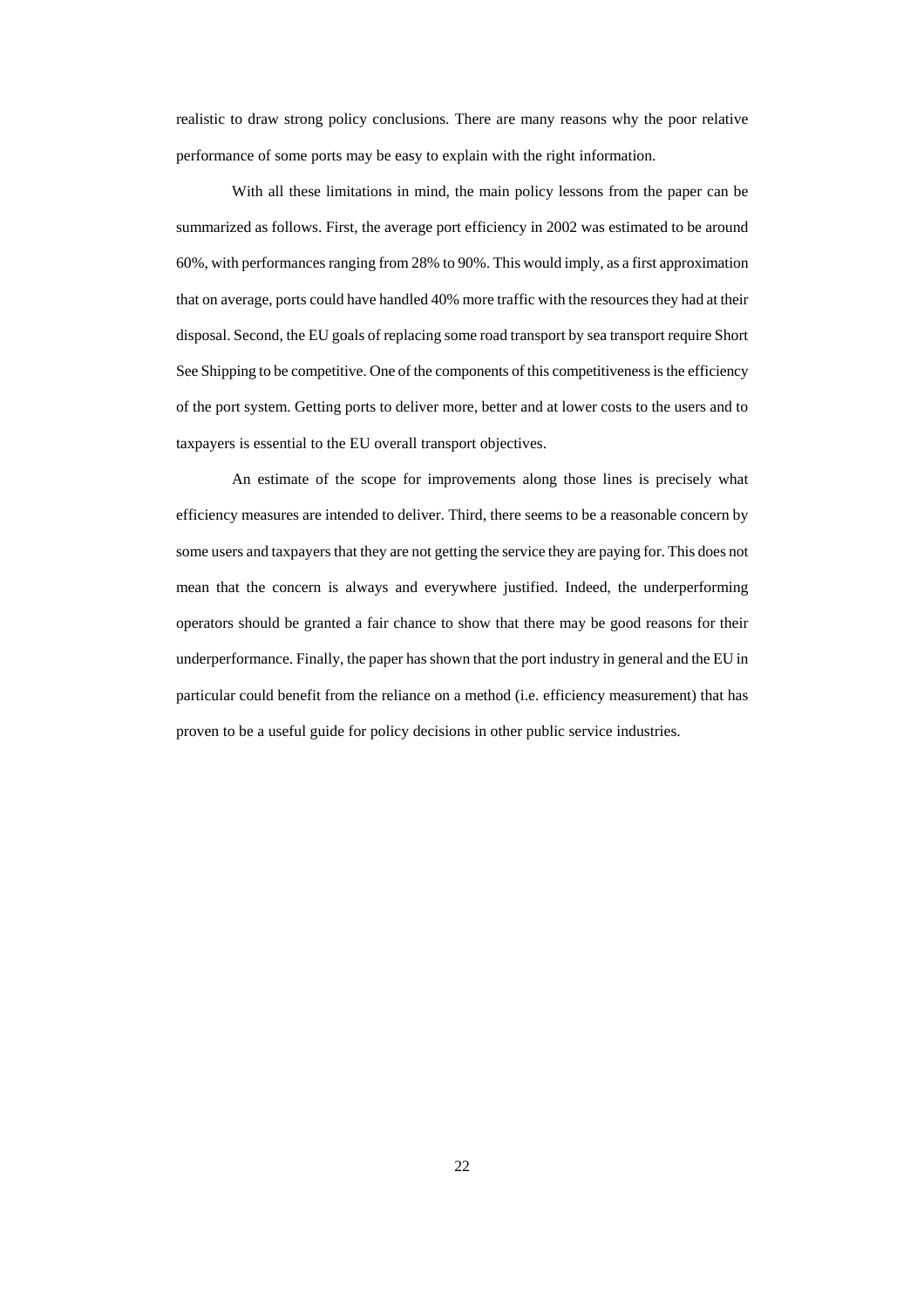| <b>Variable</b>  | <b>Measurement</b>                                 | Average   | <b>Maximum</b> | <b>Minimum</b> | <b>Standard</b>  | Coefficient  |
|------------------|----------------------------------------------------|-----------|----------------|----------------|------------------|--------------|
|                  | Unit                                               |           |                |                | <b>Deviation</b> | of variation |
| Solid bulk       | $000$ of tons                                      | 11.789    | 83.429         | 152            | 19.523           | 1.66         |
| Liquid bulk      | 000 of tons                                        | 19.445    | 155,925        | 32             | 34.307           | 1.76         |
| General          | $000$ of tons                                      | 5.419     | 20.319         | 595            | 4.900            | 0.90         |
| Merchandise (1)  |                                                    |           |                |                |                  |              |
| Containers       | $000$ of tons                                      | 15.034    | 65,849         | 70             | 19.776           | 1.32         |
| Throughput       | $000$ of tons                                      | 51.687    | 322,107        | 5,151          | 69,292           | 1.34         |
| Passengers       | Number                                             | 2,073,124 | 8.871.000      | 600            | 2,732,479        | 1.32         |
| Containerization | $\%$                                               | 56        | 95             | 3              | 29               | 52           |
| rate             |                                                    |           |                |                |                  |              |
| Surface          | Km <sup>2</sup>                                    | 10.777    | 49,400         | 796            | 15.409           | 1.43         |
| Employment       | Number                                             | 698       | 1.709          | 121            | 569              | 0.82         |
|                  | $(1)$ Dees not include general earge in containers |           |                |                |                  |              |

**Table 1:** Summary Statistics for the Sample of 22 European Port Authorities (2002)

(1) Does not include general cargo in containers

|  |  |  |  |  |  |  |  | <b>Table 2:</b> Estimates of the Distance Function for European Port Authorities |
|--|--|--|--|--|--|--|--|----------------------------------------------------------------------------------|
|--|--|--|--|--|--|--|--|----------------------------------------------------------------------------------|

| <b>Variable</b>          | Coefficient | t-test    |
|--------------------------|-------------|-----------|
| Constant                 | $-0,4638$   | $-2,3341$ |
| L(C)                     | 0,7460      | 6,6469    |
| L(OF)                    | 0,2497      | 2,2285    |
| L(Pas)                   | 0,0044      | 0,1198    |
| L(containerization rate) | $-1,1023$   | $-5,1066$ |
| L(S)                     | $-0,4214$   | $-5,2797$ |
| L(E)                     | $-0,4476$   | $-3,3338$ |
| Sigma-squared*           | 0.3981      | 1,7585    |
| Gamma*                   | 0,0522      | 3,3117    |

\* The model was estimated by maximum likelihood methods relying on the parameterizations method proposed by Battese and Corra (1977), estimating  $\sigma^2 = \sigma_v^2 + \sigma_u$ <br><sup>2</sup> and  $\gamma = \sigma_u^2/(\sigma_v^2 + \sigma_u^2)$ .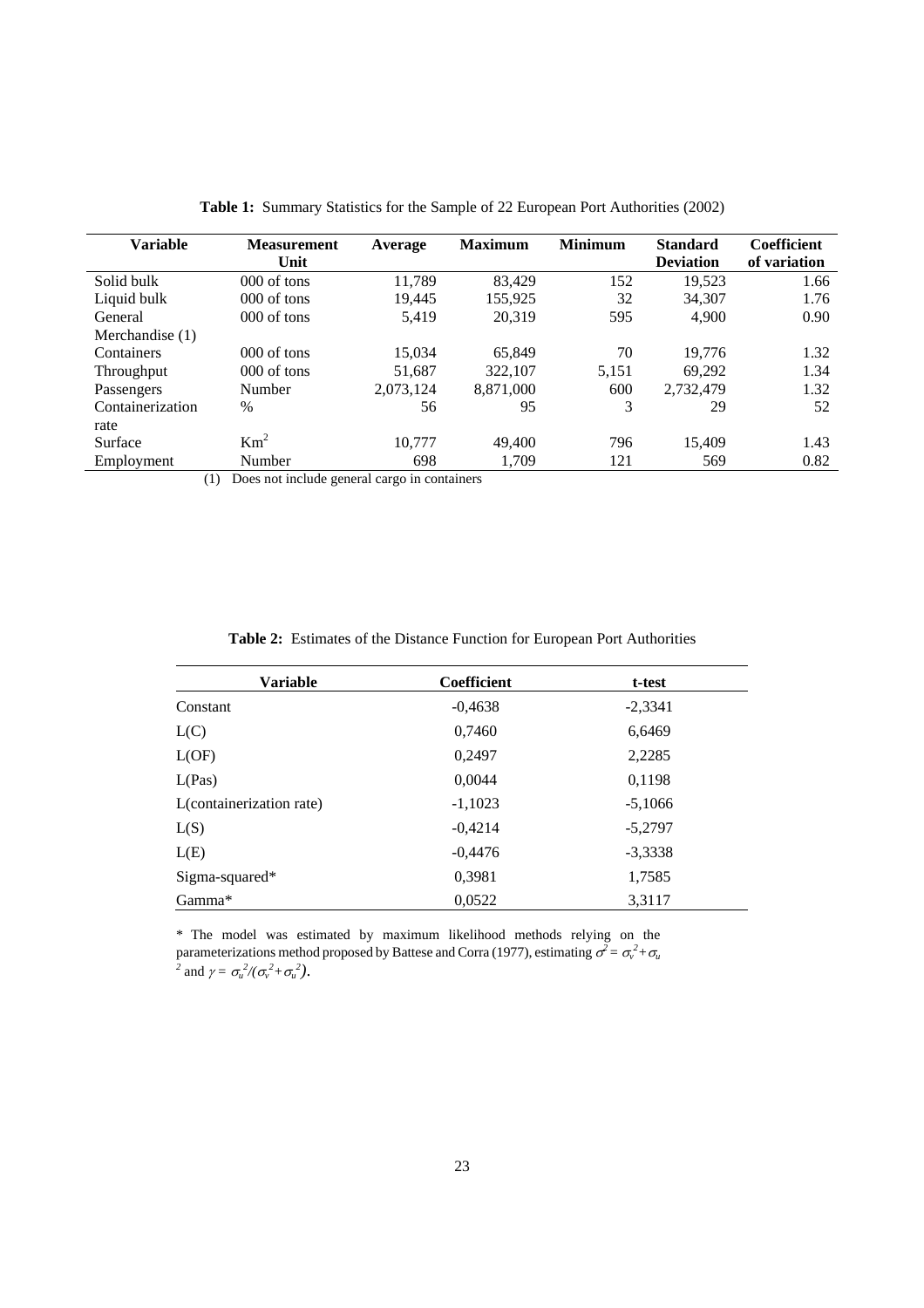

**Figure 1:** Technical Efficiency of European Port Authorities (2002)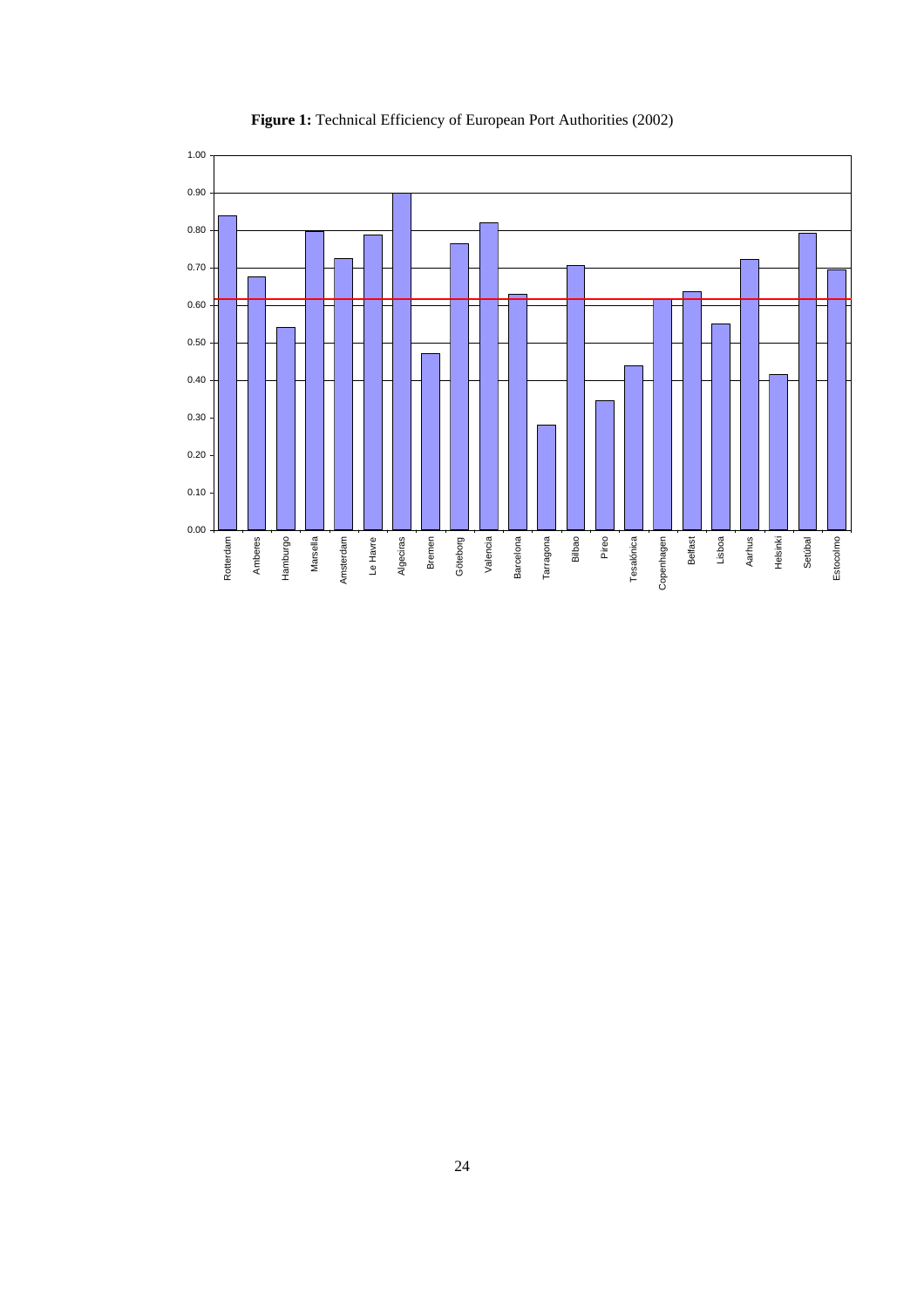## **REFERENCES**

- ATENCO (2001): Analysis of the cost structures of the main TEN ports. Public Final Report. Project funded by the European Commission under the transport RTD programme of the fourth Framework programme, see Section 3.6.1: North Sea container ports.
- Adler, N., Nash, C. and Niskanen (2003): Barriers to Efficient Cost-based Pricing of Rail, Air and Water Transport Infrastructure in Europe. *Fourth Seminar of the IMPRINT-EUROPE Thematic network "Implementing Pricing Policies in Transport: Phasing and Packaging"*. Bruselas.
- Baird, AJ. (2000): Port privatisation: objectives, process and financing. *Ports and Harbors,*  45: 14-19.
- Baños-Pino, J., Coto-Millán, P. and Rodríguez-Álvarez, A. (1999): Allocative Efficiency and Over-capitalization: An Application Empirical Evidence. *International Journal of Transport Economics* 26(2): 181-199.
- Barros, C.P. (2003): Incentive Regulation and Efficiency of Portuguese Port Authorities. *Maritime Economics & Logistic,* 5: 55-69.
- Barros, C.P. (2005): Decomposing Growth in Portuguese Seaports: A Frontier Cost Approach. *Maritime Economics & Logistics*, 2005), 7: 297–315
- Barros, C.P. (2006): A Benchmark Analysis of Italian Seaports Using Data Envelopment Análisis. *Maritime Economics & Logistics*, 8: 347–365
- Barros, C.P. and Athanassiou, M. (2004): Efficiency in European Seaports with DEA: Evidence from Greece and Portugal. *Maritime Economics & Logistics* 6: 122–140
- Battese, G.E. and Corra, G.S. (1977): Estimation of a Production Frontier Model: with Application to the Pastoral Zone of Eastern Australia. *Australian Journal of Agricultural Economics* 21**:** 169-179.
- Battese, G.E., and Coelli, T.J. (1988): Prediction of Firm-Level Technical Efficiencies with a Generalized Frontier Production Function and Panel Data. *Journal of Econometrics*, 38**:** 387-399.
- Bonilla, M., Medal, A., Casasús, T. and Sala, R.(2002): The Traffic in Spanish Ports: an Efficiency Analysis. *International Journal of Economics Transport* 29(2): 215-230.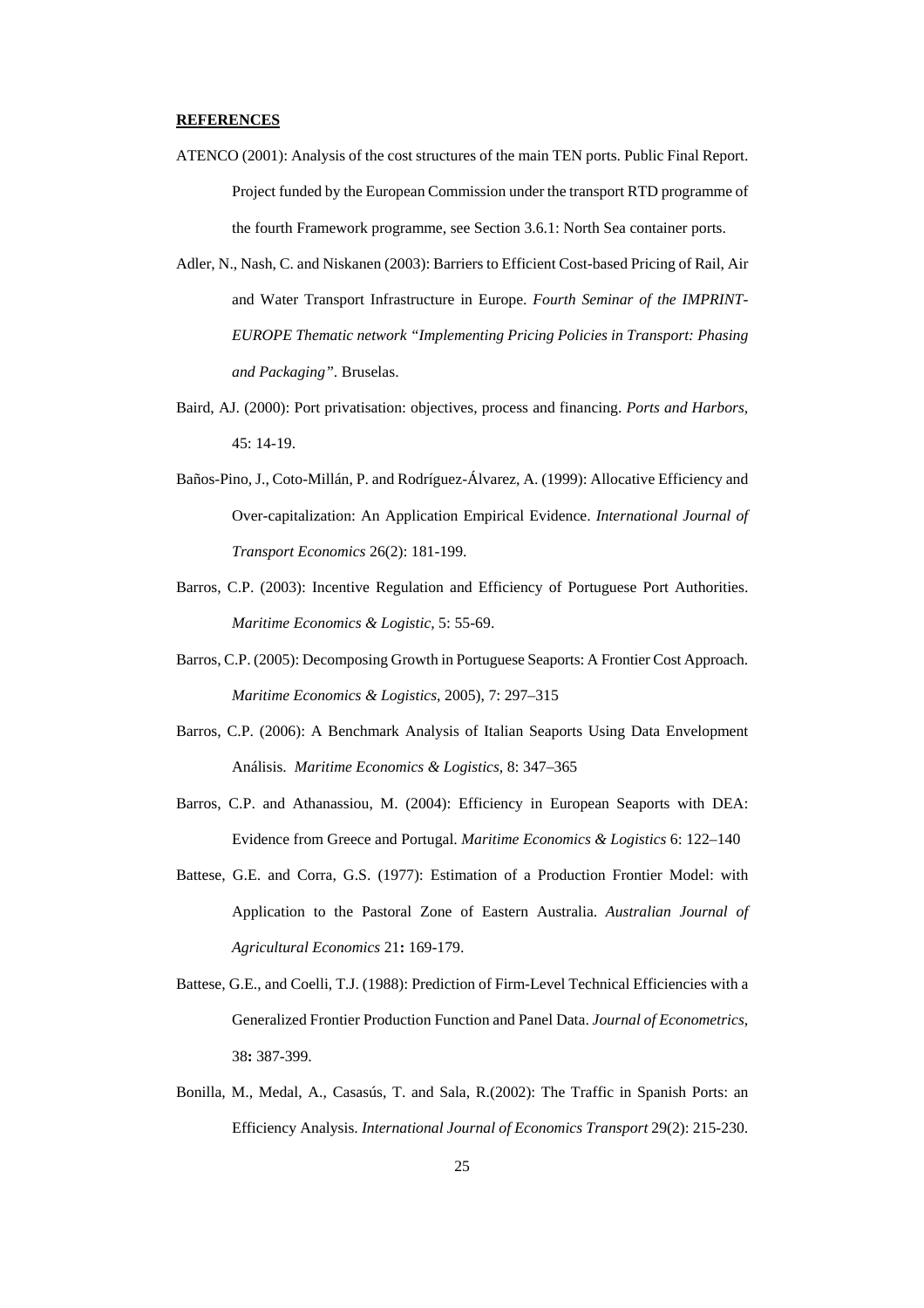- Coelli, T.; Estache, A.; Perelman, S. and Trujillo, L. (2003a): *A Primer on Efficiency Measurement for Utilities and Transport Regulators*. WBI Development Studies. The World Bank. Washington, D.C.
- Coelli,T., Estache, A., Perelman, S. y Trujillo, L. (2003b): *Una introducción a las medidas de eficiencia. Para reguladores de servicios públicos y de transporte.* Ed. Alfaomega. Banco Mundial. Washington.
- Coto-Millán, P., Baños-Pino, J.and Rodríguez-Álvarez, A. (2000): Economic Efficiency in Spanish Ports: some Empirical Evidence. *Maritime Policy and Management* 27(2): 169-174.
- Cuesta, R.A. and Orea, L.(2002): Mergers and Technical Efficiency in Spanish Saving Banks: a Stochastic Distance Function Approach. *Journal of Banking & Finance* 26: 2231- 2247.
- Cullinane, K., Song, D-W. and Gray, R. (2002): A stochastic frontier model of the efficiency of major container terminals in Asia: assessing the influence of administrative and ownership structures. *Transportation Research,* Part A. 36: 743-762.
- Cullinane, K.and Song D-W. (2003): A Stochastic Frontier Model of the Productive Efficiency of Korean Container Terminals. *Applied Economics,* 35**:** 251-267.
- Cullinane, K., Song, D-W. Ji P. and Wang T-F. (2004): An Aplication of DEA Windows Analysis to Container Port Production Efficiency. *Review of Network Economics* 3 (2): 184-206.
- Cullinane, K., Wang T-F., Song, D-W. and Ji P. (2006): The Technical Efficiency of Container Ports: Comparing Data Envelopment Analysis and Stochastic Frontier Analysis. *Transportation Research, Part A* 40**:** 354-374.
- De, P. (2006): Total Factor Productivity Growth: Indian Ports in the Era of Globalisation. *Maritime Economics & Logistics*, 8, (366–386)
- De Rus, G., Trujillo, L., Tovar, B., González, M. and Román C. (1995): *Competitividad de los Puertos Españoles*. Documento de Trabajo. Tribunal de Defensa de la Competencia. Madrid. España.
- Editorial (2002): EU Port Policy. *Maritime Policy and Management* 29: 1-2.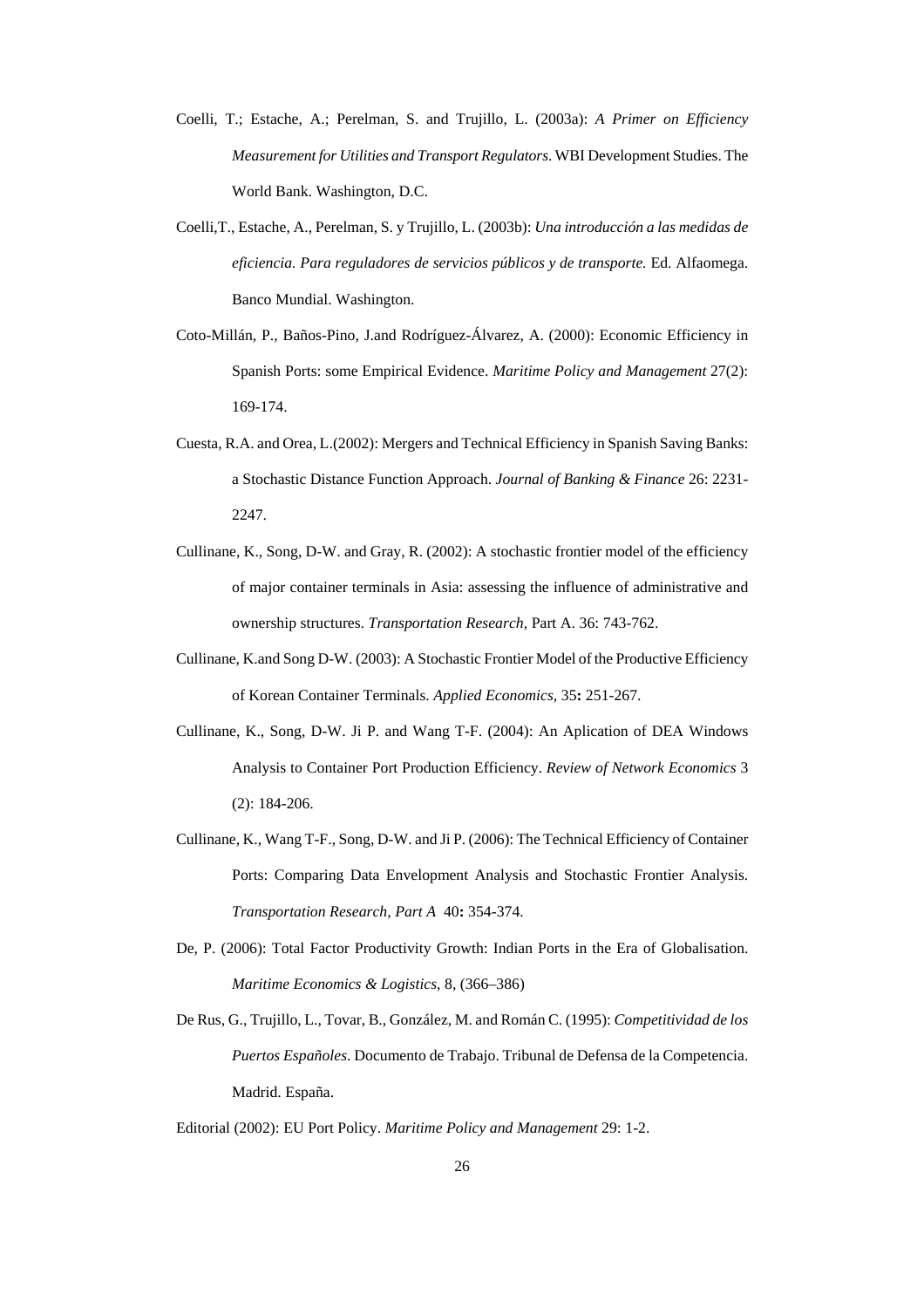ESPO 2004: *Carta abierta a los Comisionados* Espo News.

- Estache, A., González, M. and Trujillo, L. (2002): Efficiency gains from port reform and the potencial for yardstick competition: Lessons from México. *World Development*t 30(4): 545-560.
- Estache, A., Tovar, B. and Trujillo, L. (2004): Sources of Efficiency Gains in Port Reform: A DEA decomposition for a Malmquist TFP Index for Mexico. *Utility Policy* 12(4): 221-230.
- EU Commission (1997): *Green Paper on Sea Ports and Maritime Infrastructure*. COM. (97) 678 final.
- EU Commission (1999a): *The development of short-shipping in Europe: A dynamic alternative in a sustainable transport chain*. COM. (99) 317 final.
- EU Commission (1999b): *Report on the implementation of the action framework on*  intermodality and the intermodal carriage of goods in the European Union. COM. (99) 519 final.
- EU Commission (2001a): *Proposal for a Directive of the European Parliament and of the Council on Market Access to Port Services*. Brussels.
- EU Commission (2001b): *On public financing and charging practices in the community sea port sector*, SEC (2001) 324, 14/02/2001, Brussels.
- EU Comisión (2003): *Comunicación de la Comisión. Programa de fomento del tráfico de cabotaje*.
- EU Commission (2004a): *TEN-T Guidelines*, April 2004
- EU Commission (2004b): *Proposal for a Directive of the European Parliament and of the Council on Market Access to Port Services*.
- EU Commission (2004c): *Comunicación de la Comisión al Consejo, al Parlamento Europeo, al Comité Económico y Social Europeo y al Comité de las Regiones sobre el transporte marítimo de corta distancia.*
- Everett, S. (1996): Corporatisation strategies in Australian ports: emerging issues. IAME 1996 Conference Shipping, ports and logistics services: solutions for global issues. IAME: Vancouver.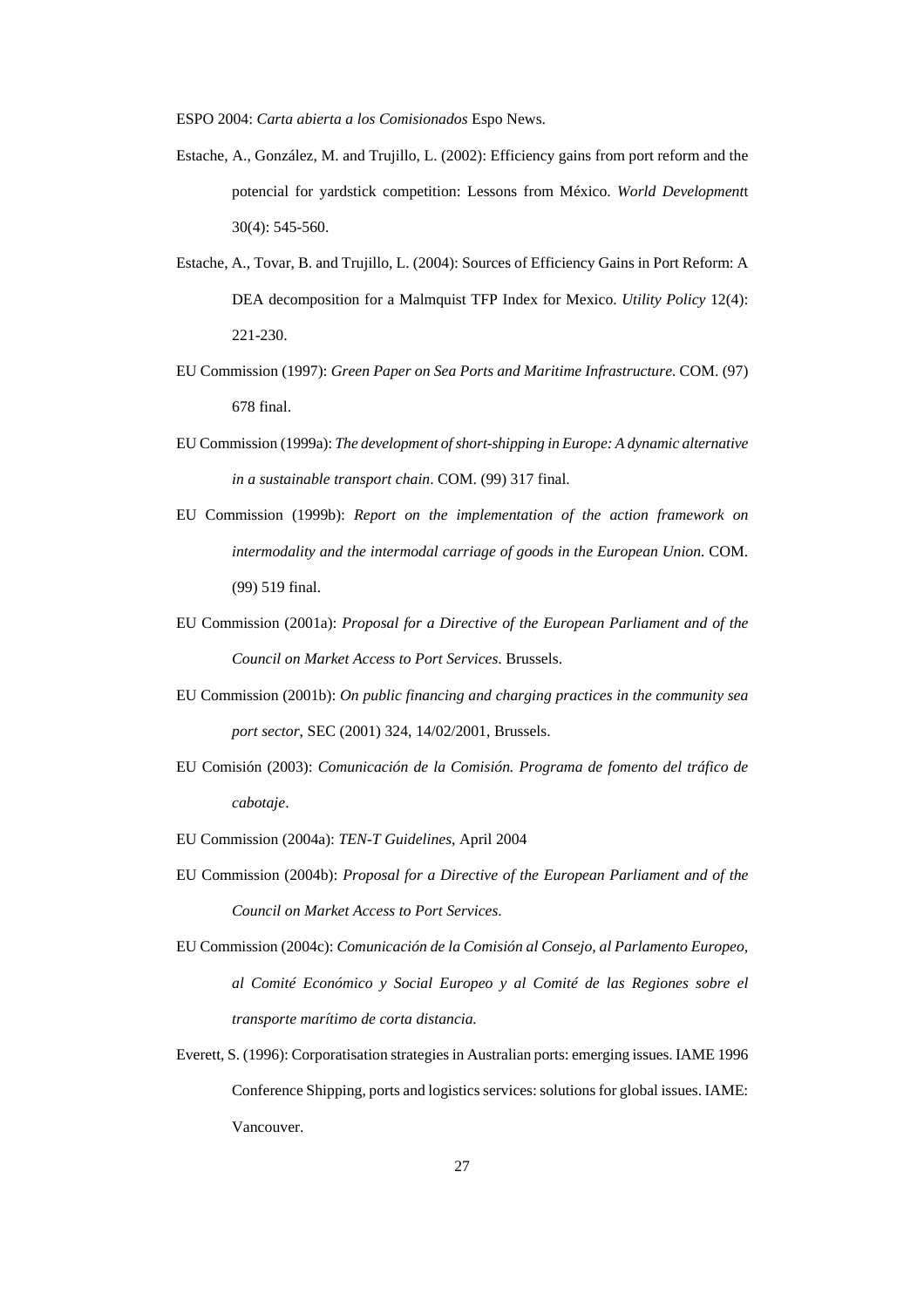- Fleming, D. and Baird, A. (1999): Comment. Some reflections on port competition in the United States and Western Europe. *Maritime Policy and Management* **26:** 383-394.
- Friedrichsen, C. (1999): Benchmarking of Ports. Possibilities for Increased Efficiency of Ports. Transport Benchmarking. Methodologies, Applications and Data Needs. European *Conference of Ministers of Transport. European Commission.* Paris.
- González, M. (2004): Eficiencia en la provisión de servicios de infraestructura portuaria: una aplicación al tráfico de contenedores en España. Tesis doctoral, Universidad de Las Palmas de Gran Canaria.
- González, M. and Trujillo, L. (2004): Reforms and infrastructure efficiency in Spain´s container ports. *3rd Conference on Applied Infrastructure Research*. Berlín.
- González M. and Trujillo, L. (2007): Efficiency Measurement in Port Industry: a Survey of the Empirical Evidence. *Working paper series*. Departamento de Análisis Económico Aplicado. Universidad de Las Palmas de Gran Canaria.
- Haralambides, HE, Ma, S and Veenstra, AW. (1997): World-wide experiences of port reform. In: Meersman, H, Van de Voorde, E (ed). Transforming the port and transportation business. Acco: Leuven. pp.107-143.
- Haralambides, H.E. and Veenstra, AW. (2002): Port Pricing, in: Grammenos, C.T. (Ed.). *The Handbook of Maritime Economics and Business*, London and Hong Kong, LLP, pp. 782- 802.
- Haralambides, H.E., A. Verbeke, E. Musso and M. Bennachio (2001), Port Financing and Pricing in the European Union: Theory, Politics and Reality. *International Journal of Maritime Economics*, 3, pp.368-386.
- Liu, Z. (1995): The Comparative Performance of Public and Private Enterprise. The Case of British Port., *Journal of Transport Economics and Policy* 29(3): 263-274.
- Martín, M. (2002): El sistema portuario español: regulación, entorno competitivo y resultados. Una aplicación del análisis envolvente de datos", Ph. D. Thesis, Universitat Rovira I Virgili.
- Martínez Budría, E., Díaz Armas, R., Navarro Ibañez, M. and Ravelo Mesa, T. (1999): A Study of the Efficiency of Spanish Port Authorities Using Data Envelopment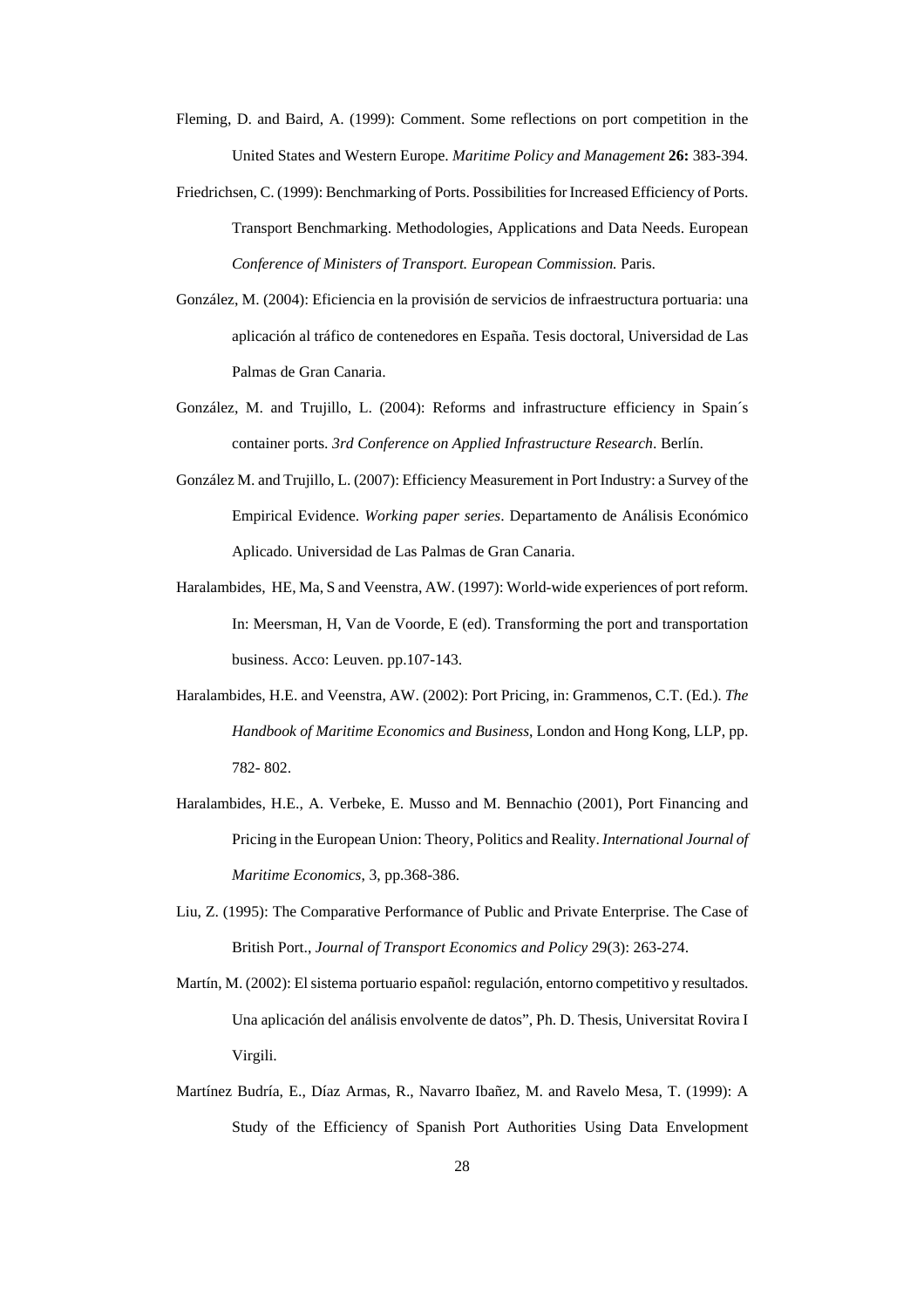Analysis. *International Journal of Transport Economics* 26(2): 237-253.

- Notteboom, T.E., Coeck, C. and Van den Broeck, J. (2000): Measuring an explaining relative Efficiency of Container Terminals by means of Bayesian Stochastic Frontier Models. *International Journal of Maritime Economics* 2: 83-106.
- Notteboon, T.E. and Winkelmans, W. (2001): Reassessing Public Sector Involvement in European Seaports. *International Journal of Maritime Economics*, 3: 242-259.
- Ritter, C. and Simar, L. (1997): Pitfalls of Normal Gamma Stochastic Frontier Models. *Journal of Productivity Analysis* 8(2): 121-129.
- Rodríguez-Álvarez, A. Tovar, B.and Trujillo, L. (2005): Firm and Time Varying Technical and Allocative Efficiency and Application for Port Cargo Handling Firms. *FUNCAS Working Paper* nº 201. Madrid.
- Simar and Wilson (2000): A General Methodology for Boostraping in Nonparametric Frontier Models. *Journal of applied Statistics* 27(6):779-802.
- Suykens, F. (1986): Ports should be Efficient (even when this means that some of them are Subsidized). *Maritime Policy and Management* 13(2): 105-126.
- Suykens, F. and Van de Voorde, E. (1998): A quarter of a century of port management in Europe: objectives and tools. *Maritime Policy and Management* 25(3): 251-261.
- Tovar, B. Trujillo, L. and Jara-Díaz, S. (2004): Organization and regulation of the Port Industry: Europe and Spain, In P. Coto-Millan (eds). *Essays on Microeconomics and Industrial Organisation. Second Edition.* Physica-Verlag. A Springer-Verlag Company. Germany, pp. 189-205.
- Tongzon, J. L. and Heng, W. (2006): Port Privatization, Efficiency and Competitiveness: some Empirical Evidence from Container Ports (terminals). *Transportation Research, Part A* 39**:** 405-424.
- Trujillo, L. and Nombela, G. (2000): Seaport. In: Antonio Estache and Ginés de Rus (ed). *Privatization and Regulation of Transport Infrastructure. Guidelines for Policymakers and Regulators.* The World Bank, Washington, D.C., pp 113-170.
- Valentine, V. F. and Gray, R. (2001): The Measurement of Port Efficiency Using Data Envelopment Analysis, 9<sup>th</sup> World Conference on Transport Research, Seoul, Korea.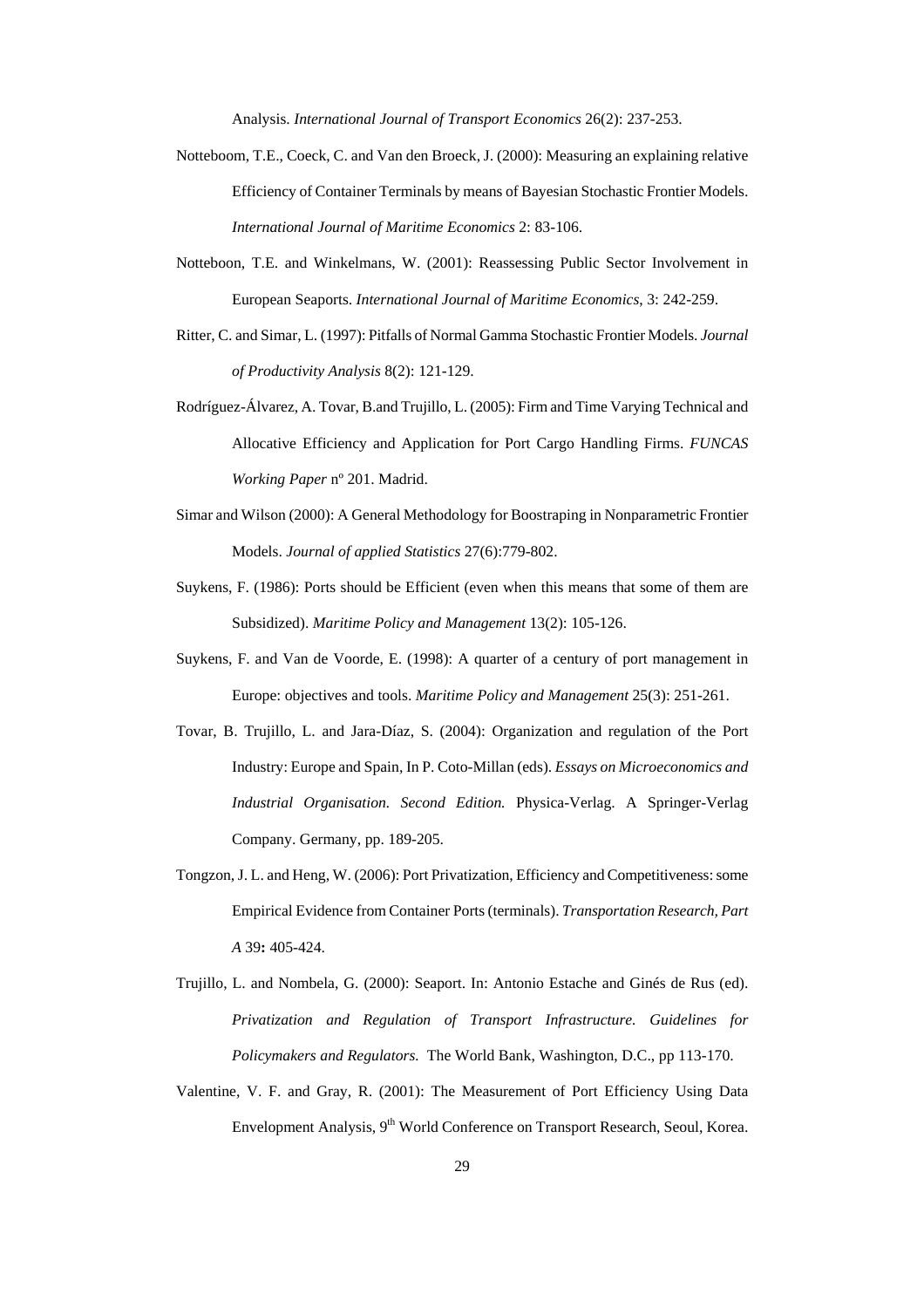- Wang T-F. and Cullinane, K. (2006): The Efficiency of European Container Terminals and Implications for Supply Chain Management. *Maritime Economics & Logistics* 8: 82– 99
- World Bank (2007): Port Reform Toolkit: Effective Decision Support for Policy Makers and Practitioners, Second Edition, Washington, DC, USA